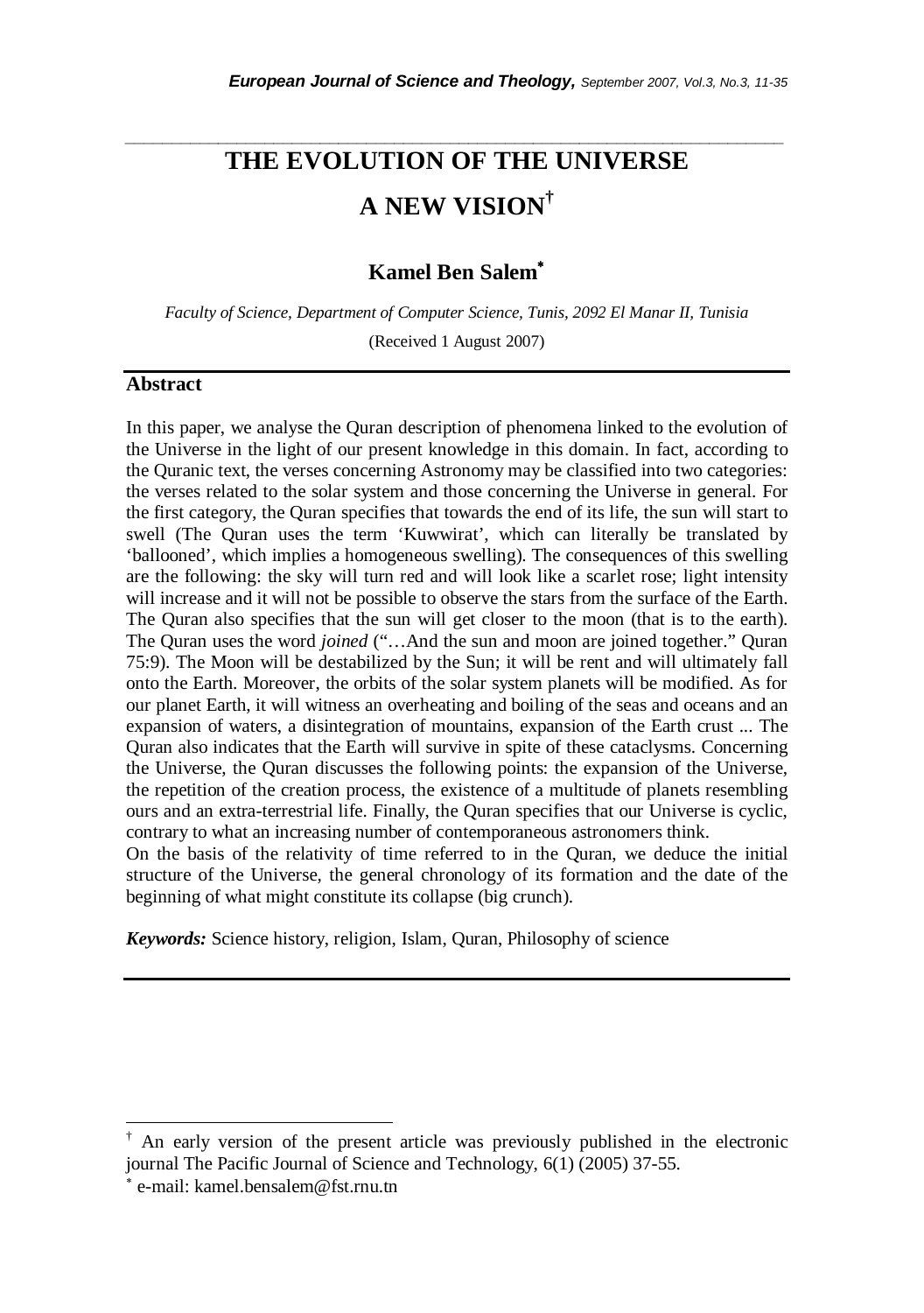## **1. Foreword**

The confrontation of holy Books with science data has always been a subject of meditation for human beings. It is in this context that many researchers have examined the Bible and the Quran in order to see to what extent they are compatible with modern scientific data.

In this paper we present a study of the Quranic verses which relate to Astronomy without adopting a selective choice. This theme has been chosen because the majority of the Quranic verses related to modern sciences are about Astronomy in particular. It is to be noted that the emphasis on this aspect is justified in the Quran itself. "The creation of the heavens and of the Earth is indeed more grandiose than the creation of Man." [Quran 40:57]

This paper does not aim to find a 'concordance' between the Quran and Science. It is rather an analysis of an ancient document and the comparison of some of its extracts with modern knowledge. The interpretation of verses relating to the fate of the Universe should not, in any case, be taken as a new 'theory' or 'proof' paralleling the scientific theories themselves. The gist of our work is a search of meaning at the level of man and of the religious message. The approach is therefore quite different and plays on another field, which may enrich rational knowledge.

Our input is in fact at the level of crossings between Religion and Science: how can our present knowledge help us to understand the ancient texts? How can a prophetic message, dating back very far in the past, agree or not with our present knowledge?

Rational knowledge cannot guarantee the religious message and vice versa. However, both aspects are an ever-flowing source of questions and interrogations referring back to each other and helping us to find a meaning to our existence.

It should also be made clear that this not a suggestion of an alternative model of the Universe meant to replace those, which have been so far patiently put forward by astronomers based on their observations.

#### **2. Introduction**

 Nearly a century ago, the creation of the Universe was a concept that was unknown as such by astronomers. The commonly admitted idea was that of an eternal universe. When examining the Universe, scientists supposed that it was simply an aggregate of matter and thought that it had no beginning. The idea of creation did not exist, that is a point when the Universe and all its contents began to exist. It is only after the emergence of the theory of the Big bang in the 1950's that astronomers admitted that the Universe had a beginning: that is, its creation. Nevertheless, this important discovery made astronomers eager to find an answer to a great number of questions. What is the future of our Universe? What is the future of our solar system and of our planet Earth in particular? After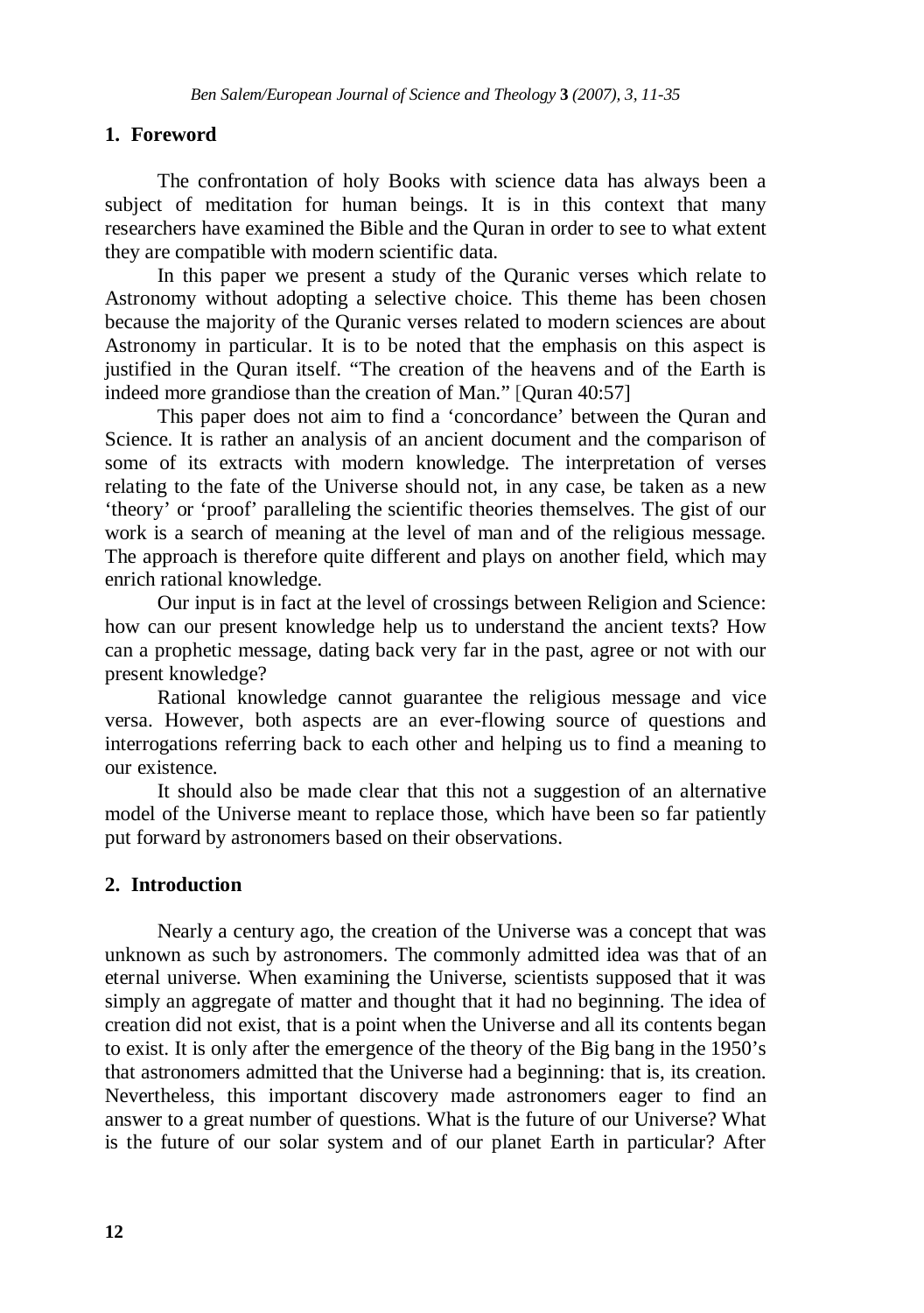examination of the millenary history of man, we notice that our ancestors also asked similar questions without, however, providing any scientific answer.

When we review the Arab-Moslem civilization, we notice that the traditionalists report such questions put forward by the Moslems of the seventh century. It is on the basis of such facts that we embark to study objectively the Quran, the holy book of Moslems in order to see how this book, which dates back to the seventh century, treats this fundamental problem.

 This paper is, consequently, a contribution, which needs further improvement, in the exegesis of this ancient document, which, contrary to what might be thought, includes highly astonishing allusions and assertions, which deserve to be objectively examined by any non-biased observer.

 This document is organised as follows: In section 2 we will briefly speak about the pre-Islamic epoch in order to brief the reader on the context of the Quran revelation. Section 3, which constitutes the main part of our contribution, consists of two parts. The first one examines the verses concerning the solar system, the second one is about the verses associated to the Universe in general. In the conclusion, we put forward some deductions resulting from what preceded.

#### **3. The context of the revelation**

 Before the period of revelation, (610-632 AD) all the Arabic peninsula was prey to ignorance and obscurantism. Residents of the desert lived a very humble and primitive life. The following anecdote illustrates this aspect: it is reported that bandits, one day, attacked a tribe and took in hostage the girl of the chief. These bandits asked a member among them to exchange the girl against a ransom. The latter proposed to the father 100 camels. His companions have, thereafter, reproached him not to have asked for more camels especially that the chief of the tribe was known for his wealth. The extortioner simply replied that he did not know that there existed a number larger than 100.

Another fact that testifies to the ignorance of the inhabitants of the Arabic peninsula is the burial of young girls alive. With the advent of the Islamic era, God warned people against such practices: "When the female (infant), buried alive, is questioned. For what crime she was killed?" [*Sura 81, verses 8-9*]

The only specificity of the Arab nomads was that they mastered the Arabic language. Some of them were even able to produce a sentence or a poem verse about a specific subject, and which could be read in opposite directions. God challenged these people to produce a sura similar to the Quran. But they could not do it at that time in spite of their erudition. Who can do it nowadays? "And if ye are in doubt as to what We have revealed from time to time to Our servant, then produce a sura like thereunto; and call your witnesses or helpers (If there are any) besides God, if your (doubts) are true. But if ye cannot - and of a surety ye cannot – then fear the fire whose fuel is men and stones, which is prepared for those who reject Faith." [*Sura 2, verses 23-24*]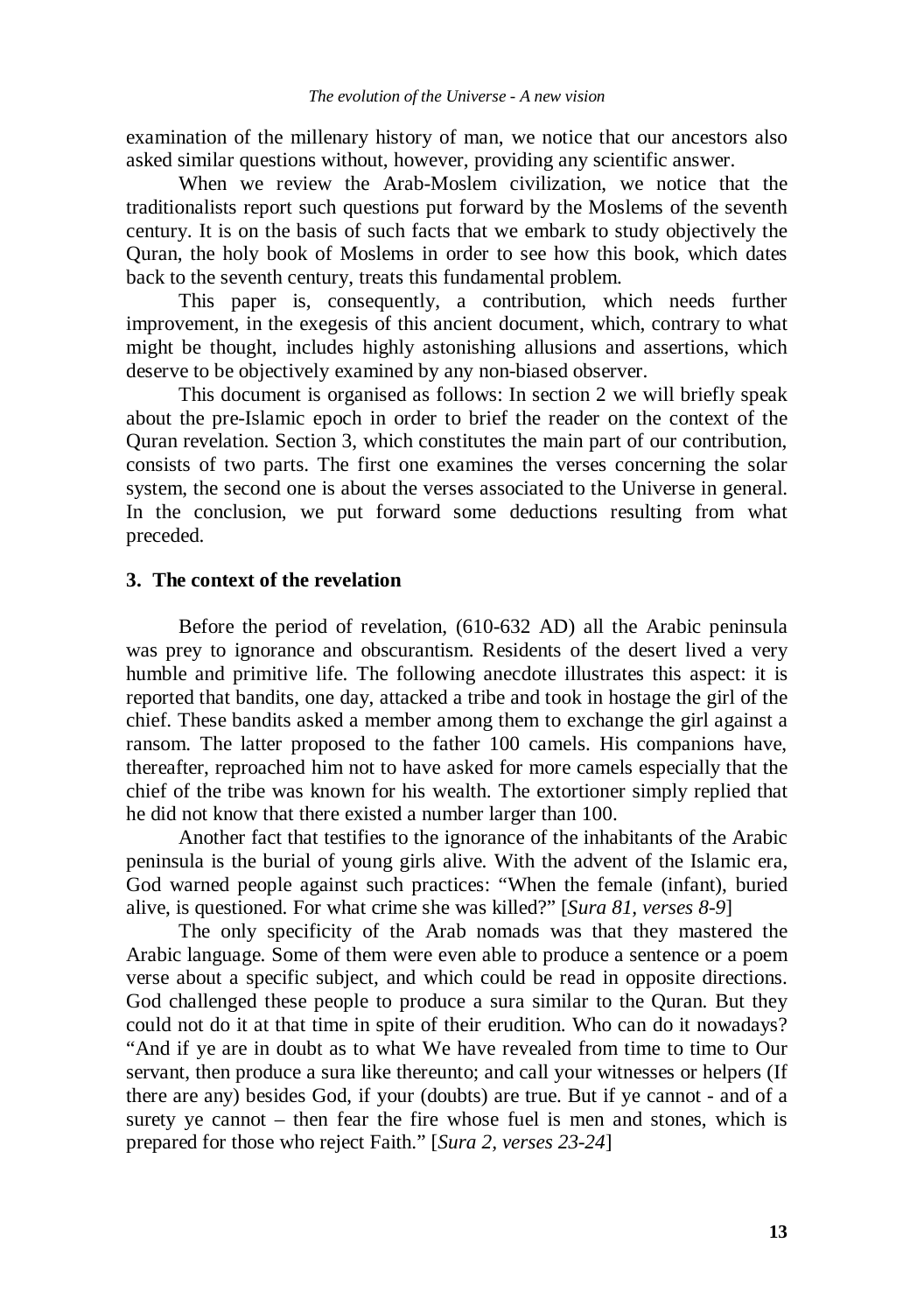For the interpretation of the verses related to modern science and namely Astronomy, the Moslem exegetes of the classical epoch had succeeded in correctly interpreting the verses dealing with general concepts but they had not done as well regarding the verses concerning Life science. As for the interpretation of the verses about Astronomy, it was more or less a failure. The reason is simple: one has to be versed in Astronomy in order to correctly interpret these verses. Regarding the translation of the holy Quran into foreign languages, the classical translators interpreted the verses including scientific notions according to their own understanding; it would have been more logical for them to give a literal translation in order to avoid misinterpretation. In fact, a good translation supposes a sufficient knowledge of the domain treated by each verse.

#### **4. Verses related to Astronomy**

The majority of Quranic verses related to modern science are about Astronomy. The reason for this is explained in the Quran itself. In the following verse, it is explained that the creation of the Universe represents an event which is far more important than that of human beings. "Assuredly the creation of the heavens and the earth is a greater (matter) than the creation of men: Yet most men understand not." [*Sura 40, verse 57*]

The next verse invites humans to focus first on what exists in the heavens and then on what exists on Earth. Everything in them points to the might of God. It is after this invitation for reflexion that Moslems began to develop Astronomy. "Say: "Behold all that is in the heavens and the earth ..."." [*Sura 10, verse 101*]

The verses related to Astronomy may be classified into two classes: those related to the solar system and those which deal with the heavens in general.

#### *4.1. Verses related to the solar system*

#### *4.1.1. Generalities*

The Quran refers to the solar system as 'the nearest heaven'. "We have indeed adorned the lowest heaven with an ornament, the planets." [*Sura 37, verse 6*]

We know that among the nearest elements of our heaven there are no other permanent elements but the planets and their natural satellites.

#### 4.1.1.1. Spherical shape of the Earth

It is to be noted here that the Earth:

- is a sphere: "... He coils the night upon the day and He coils the day upon the night." [*Sura 39, verse 5*];
- but which is not perfect: "See they not that We reduce the Earth from its outlying borders? ..." [*Sura 13, verse 41*].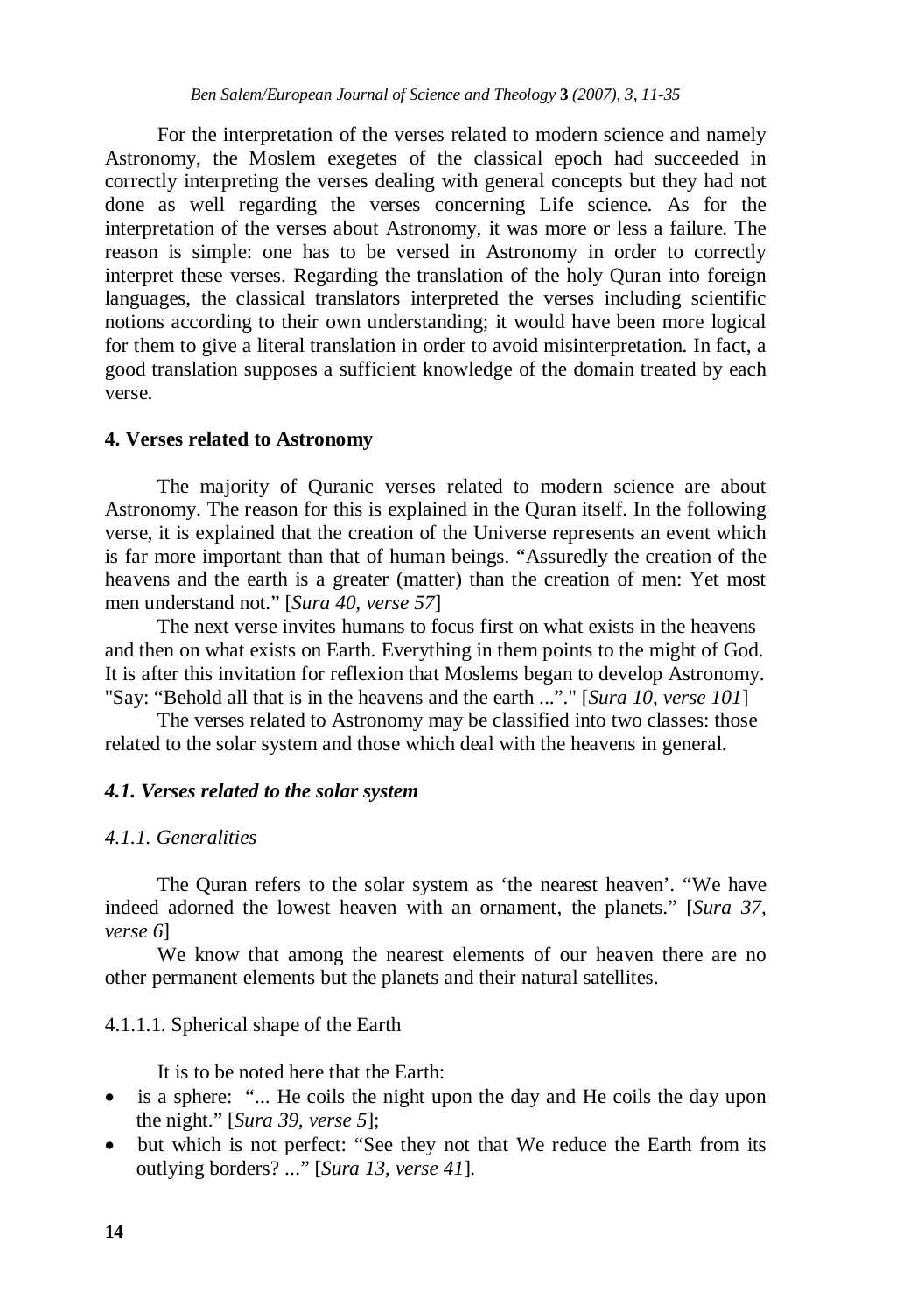Both verses above are clear. The same idea stating that the Earth is a sphere and that it rotates (suggestion of movement) is found in the following verse: "After that (God) spread the Earth out (dahaha: from the verb 'daha')." [*Sura 79, verse 30*]

Because they did not understand the meaning of this verse, (since they did not imagine that the Earth was spherical) the ancient exegetes had earlier explained the Arabic verb (dahaha) by (has flattened it). The same explanation has been introduced in the Arab dictionaries. But in these very dictionaries, the origin of this verb is found in the word (Ud-hiya) which means 'egg of ostrich'. Thus, the Earth would look like an ostrich's egg. The same verb is also used to refer to the action of rain on the pebbles that the water current moves.

A logical consequence of the spherical shape of the Earth and of its rotation is that the night does not precede the day as it is explained in the following verse: "... The sun must not catch up the moon, nor does the night outstrip the day. Each one is traveling in an orbit with its own motion." [*Sura 36, verse 40*]

It is clearly understood, from the expression '*nor does the night outstrip the day'* that there is a coexistence of the day and the night. In fact, the sun shines over the terrestrial hemisphere facing it whereas darkness covers the other hemisphere. From the preceding verse, we cannot deduce the rotating movement of the Earth; however, verse 54 in Sura 7 explains this rotation: "(God) covers the day with the night which is in haste to follow it..." [*Sura 7, verse 54*]

The rotating movement of the Earth may also be understood from verse 29 in Sura 31, which specifies that there is no order in the succession of the day and the night. "Hast thou not seen how God merges the night into the day and merges the day into the night?" [*Sura 31, verset 29*]

The following verse refers to the concomitance and gradual appearance of the day and the night. "Another sign for them is the night from which we withdraw the day..." [*Sura 36, verse 37*]

Here God establishes a similitude between the gradual appearance of the day and the night and the process of the withdrawal of the skin (representing the night) which covers the flesh (representing the day).

From the following verse, Sura 70, verse 40, it is understood that there is not a unique place for sunrise or sunset. This fact was unknown when the prophet was still alive. "...Lord of Orients and Occidents." [*Sura 70, verse 40*]

# 4.1.1.2. Reflection of the light by planets

It is also explained, in the verse below, that the sun's nature (qualified **as**  *a dazzling lamp*) different from the moon's (qualified as *'giving light'*). "Blessed is the One Who placed the constellations in heaven and placed therein a lamp and a Moon giving light." [*Sura 25, verse 61*]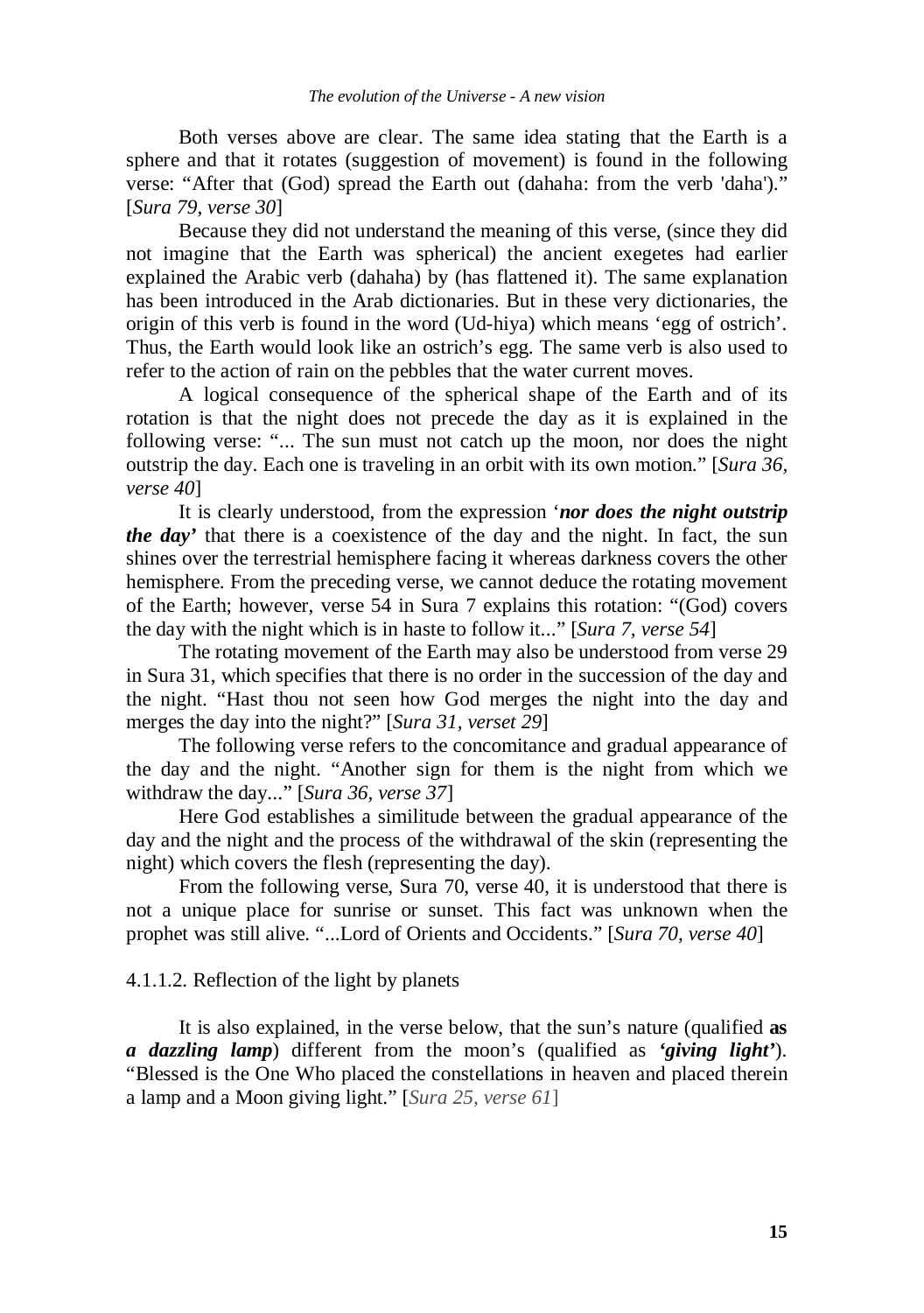The distinction, here, between the sun (a star, source of light) and the moon (a heavenly cold body playing the role of light reflector) is evident. This distinction between star/planet/satellite is still ambiguous for the general public. The notion of light reflection by planets is more specified in the following verse: "God is the light of the heavens and the earth. The similitude of His light is as if there were a niche and within it a luminary. The luminary is in a glass. The glass is as if it were a planet glittering like a pearl." [*Sura 24, verset 35*]

#### 4.1.1.3. Existence of lunar cycles

In the following verse, the previously mentioned ideas are confirmed. Moreover, the lunar cycles are referred to: *Sura 10, verse 5*. "God is the One Who made the sun a shine and the moon a light and for her ordained mansions, so that you might know the number of years and the reckoning (of the time). God created this in truth. He explains the signs in detail for people who know."

#### *4.1.2. Evolution of the solar system*

The Quran uses an evolutive term for the sun as well as a destination place. The Sun is a star, the age of which is approximately 4.6 billion years. As it is the case for all the stars, the Sun goes through evolutive stages. It is presently at the first stage, characterized by the transformation of hydrogen atoms into helium ones. This stage should theoretically still last 4.6 billion years (cf. §4.2.2 Duration of creation) until the transformation of hydrogen into helium is over and then the transformation of helium into carbon and oxygen is also over. Once its energy is used up, the Sun will consequently reach a stable state. "The Sun runs its course towards a proper state (or site) of stability. This is the decree of the Almighty, the Full of Knowledge." [*Sura 36, verse 38*]

In the following verse, God says that the Sun and the Moon do not collide because each one of them (Sun, Moon) moves following a different trajectory "...The sun must not catch up the moon... Each one is travelling in an orbit with its own motion." [*Sura 36, verses 39-40*]

The second verse points to the fact that laws (physical gravitation laws and kinematical laws) govern the trajectories of both celestial bodies. "The Sun and Moon (are subjected) to calculations." [*Sura 55, verse 5*]

In fact, these human calculations are but symbolic representations of these fundamental physical subjacent laws.

It is to be noted here that the two previously mentioned verses have emphasized only the harmony in the movements of the Sun and the Moon (*but not in those of the other planets of the solar system*). The explanation of this point resides in the two following facts: on the one hand because the Moon and the Sun are the most visible and evident celestial bodies, and on the other hand because both these celestial bodies will undergo a grandiose astro-physical phenomenon. In fact, at the final stage of the Sun's life, the transformation of hydrogen atoms into helium will be over and as a result of that the outer layers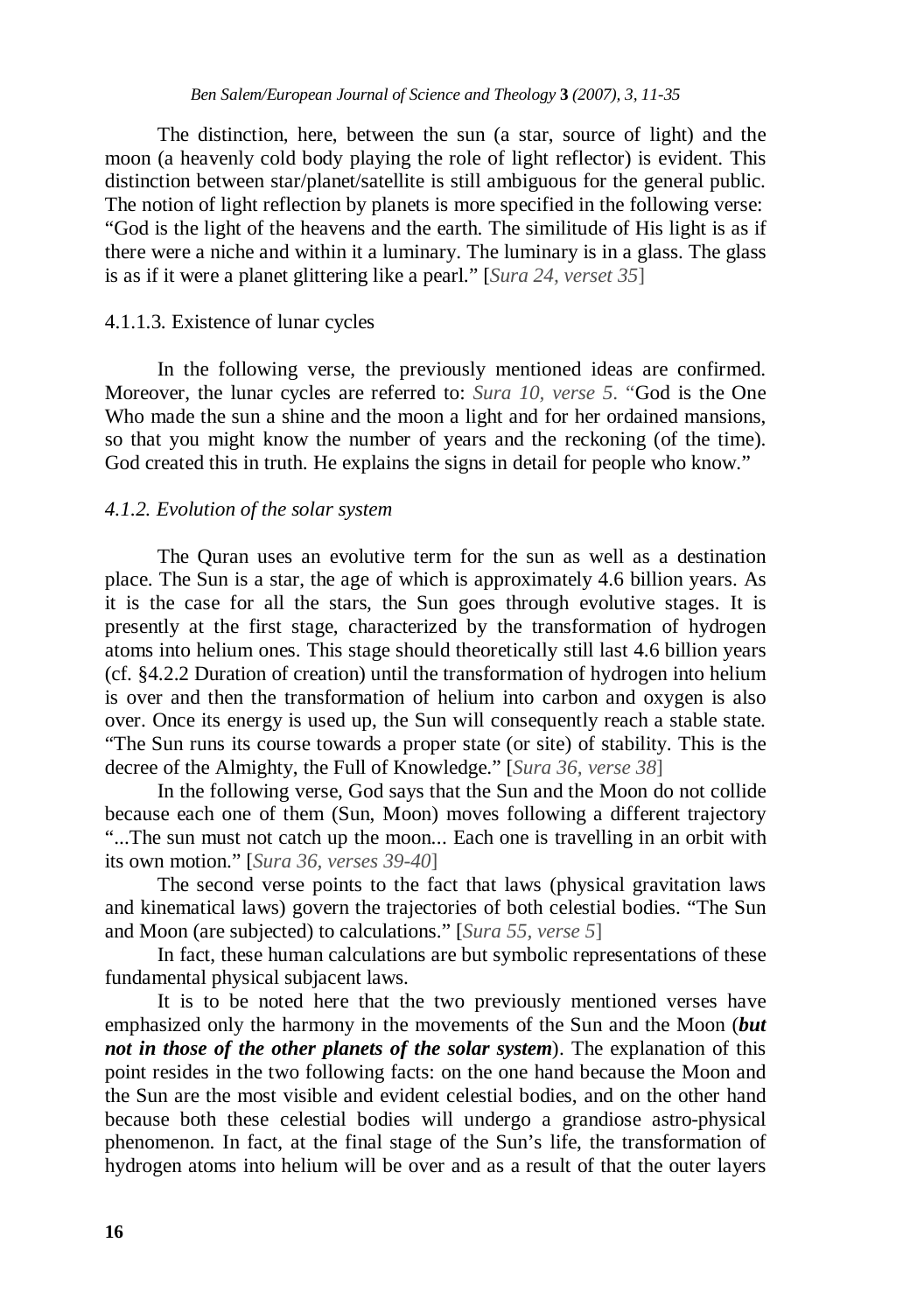of the Sun will expand. As we will deduce it later on, this will lead to the swelling of the Sun, which will destabilize the Moon. The latter will be rent (cf. §4.1.3.1-e) and will ultimately fall onto the Earth (cf. §4.1.3.2-e).

## *4.1.3. Future of the solar system*

Regarding the solar system, the Quran has mentioned the apocalypse phenomenon very often. Because they were not much versed in Astronomy, the ancient Moslem exegetes made only general comments (and not explanations) about the verses related to this phenomenon, which is considered as a signal indicating that the day of the last judgment is getting closer.

Recently, it was possible to establish a relation between the abovementioned verses and the end of the solar system. The most known Sura, which refers to the beginning of the solar expansion and the phenomena resulting from this expansion, is Sura 81, verses 1-6. But it should be noted that many suras have also spoken about these phenomena. Let us examine them hereafter: "When the Sun becomes like a swelling ball (kuwwirat)." [*Sura 81, verse 1*]

Here, the selection of the word *'kuwwirat'*, deriving from the verb *'kawwara'* (leading to the word *'kura(t)'*, meaning 'ball'), is intentional. This verb is used especially to designate the ball-shaped winding (for example of a silk string or a cloth band). It is known that *the further the winding the greater the volume of the ball*. This means *a swelling of the ball*. In fact, towards the end of its life, the Sun will exactly undergo the same phenomenon. Its volume will increase with time to constitute a red giant. The specialists indicate that the expansion of the Sun will result in the coming closer of the surface of the Sun and the Earth's orbit. This coming closer of the Sun's surface and the Earth's orbit is not explicitly mentioned in the Quran (cf. §4.1.3.1-d Sura 75, verse 9) but it is quoted in a 'Hadith' (tradition of the prophet Muhammad) [1].

Many consequences of the Sun's expansion and of its movement closer to the Earth's surface are mentioned in the Quran. However, the successive events are not referred to in sequence. They can be classified into two categories.

4.1.3.1. Concerning the sky (heaven)

# a) Aspect of the sky

When the Sun turns into a red giant, the solar disc will occupy a great part of the heavens. The sudden appearance of this red giant with a remarkable volume will give the illusion of an invasion of the heavens. At this stage, the Quran indicates that the sky will look like a rose (the Sun representing the heart of the rose) and the rest of the sky will become like red hide (the rose's petals).

This is mentioned in the following verse: "Then, when the heaven is rent asunder, becoming scarlet-rosy like red hide." [*Sura 55, verse 37*]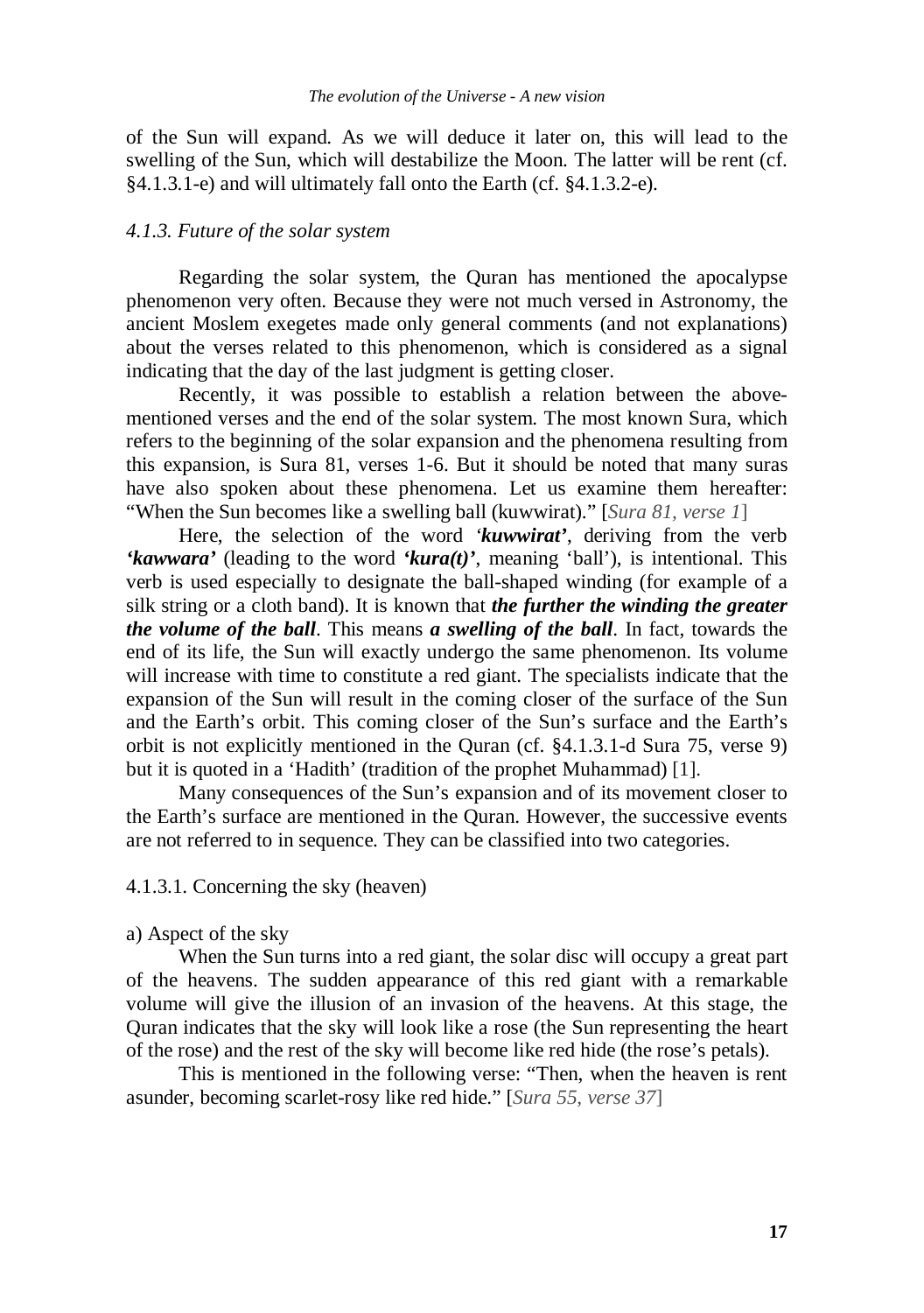The following verse gives more information on the overall aspect of the sky, which besides its scarlet colour, will look like a molten metal, which is then a metal-red colour. "The Day that the sky will be like Molten metal." [*Sura 70, verse 8*]

It is interesting to note here that if it were possible to simulate this phenomenon of solar expansion on computer, we would perhaps understand why God has chosen *to compare* the aspect of the heavens *with a red rose*: Is it for its colour only, or for both its colour and its shape? Knowing that in the Quran there is a wise choice even in the use of the frequency of the alphabet letters [2], what can then be said concerning the choice of words? According to us, it is the second hypothesis (colour  $+$  shape) which applies.

During its final spasm, which will last some thousands of years, the Sun will occupy the whole of the celestial dome and will certainly look like one of those agonizing stars, which have been very often observed by Hubble spatial telescope. These stars have got rid of their gas envelope, giving birth to superb planetary nebulae.

b) Increase of light intensity over the Earth

The following verse says that light intensity will considerably and excessively increase and will cause sight dazzling. "So, when the sight is dazzled." [*Sura 75, verse 7*]

It is to be noted, however, that the previous verse, like those relating to the final episode of the sun's life, *does not express what will be 'observed' or 'experienced'* by eventual inhabitants of the Earth, because the Earth will have become inhabitable a long time before this event. Sight dazzling is therefore only a way to explain the increase of light intensity and does not imply that there will still exist human beings to witness this phenomenon. In fact, the Quran specifies that the occurrence of this event is not isolated but it is associated with the appearance of other phenomena, such as the boiling of the seas and oceans (cf. §4.1.3.2-b) due to temperature increase. This will lead to the Earth's surface water evaporation, thus eliminating all forms of life.

c) The stars will no longer be visible

The following verses indicate that it will be difficult to see the stars from the Earth, probably because of the light intensity (of the Sun) which is very strong, as it has already been mentioned. "Then when the stars become dim." [*Sura 77, verse 8*] "And when the stars, lose their lustre." [*Sura 81, verse 2*]

#### d) The moon will no longer be visible

The difficulty of observation caused by the increase of the light intensity does not in fact concern only the stars; it applies to the totality of the other celestial bodies. In fact when the Earth is covered by the extreme intensity of the Sun's light, it will be impossible to observe even the Moon, as it is explained in the following verse: "And the Moon will be eclipsed." [*Sura 75, verse 8*]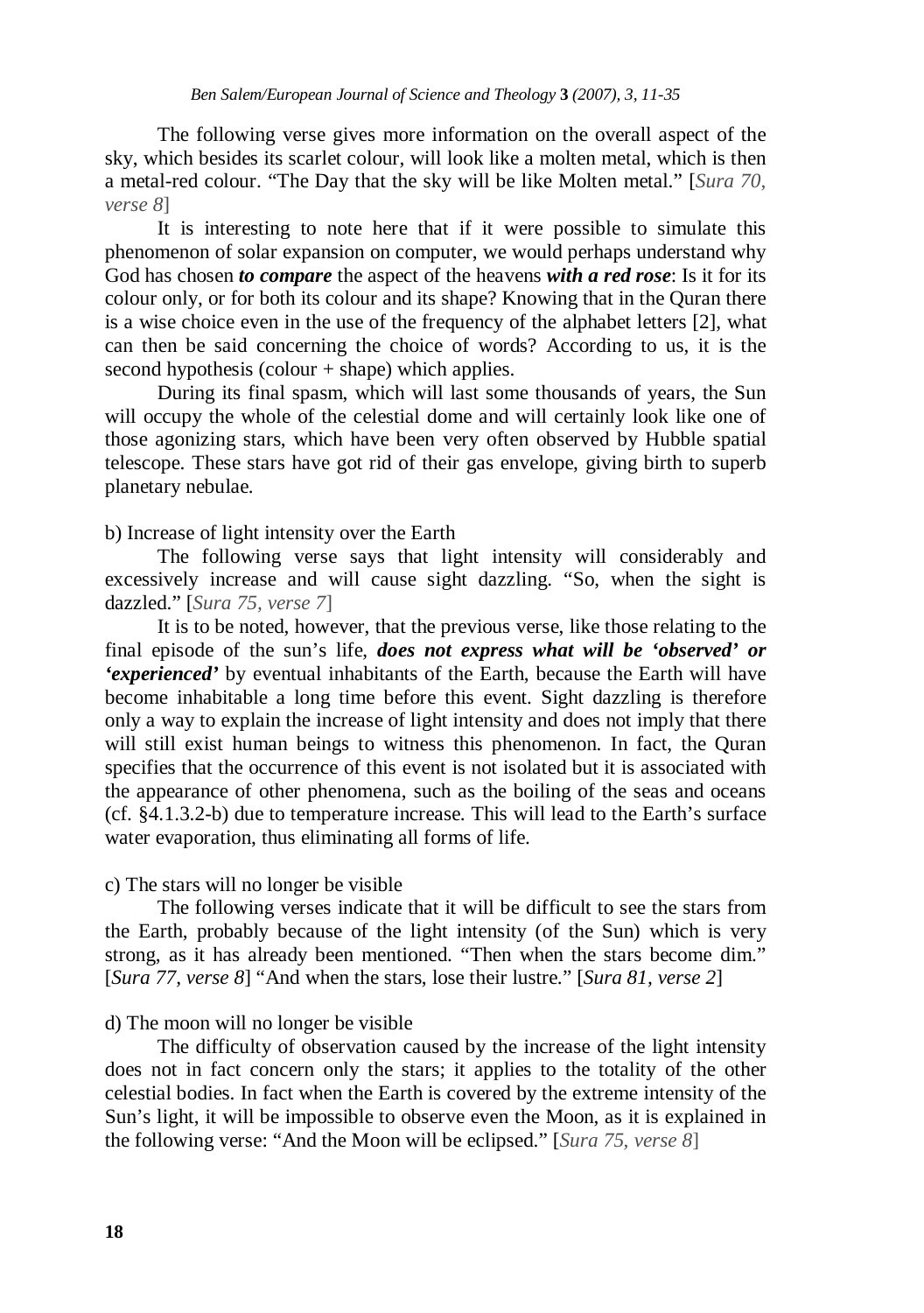The fact that this verse immediately follows verse 7 of sura 75 mentioned above (cf. §4.1.3.1-b) and speaking about sight dazzle confirms once again that the Moon's eclipse is certainly due to the increase in light intensity. This is, in fact, a final and irreversible eclipse.

For a terrestrial observer used to the Moon's light, the non visibility of the Moon will give him the illusion of a fusion or *'joining'* of both celestial bodies (Sun and Moon). The Quran, in Sura 25, verse 61, has attributed a distinctive quality to the Sun (it refers to it as a torch) and another one to the Moon (it is referred to as a gleam) (cf. §4.1.1.2). After the start of the Sun's expansion process, the Moon will be totally immersed in the Sun's atmosphere. In the celestial dome, only the red giant will be present. The two celestial bodies will be joined as it is specified in the following verse: "... And the Sun and Moon are joined together." [*Sura 75, verse 9*]

The enormous increase of the Sun's volume will in fact result in its 'coming closer' to the Moon (*joining of the two celestial bodies*), therefore closer to the Earth.

This verse is also explained by a 'Hadith' (tradition of the prophet Muhammad) [1, vol. 4,  $N^{\circ}$  422] which specifies that the Sun and the Moon will both be bathing in fire. This refers in fact to the immersion of the two celestial bodies in the very high temperature of the Sun's atmosphere. The same 'Hadith' refers to the increase of the volume of both celestial bodies. As regards the Sun, the Quran has already dealt with this phenomenon; concerning the Moon, this volume increase is due to the Moon's expansion as a result of the Sun's intense heat.

In the presence of the star's (Sun and Moon joined) tenuous atmosphere, the Moon will be submitted to viscous forces and will gradually lose its energy and also its angular moment. This will result in the destabilization of its orbit (orbital braking) the Moon's orbit will shrink little by little resulting in its progressive fall onto the Earth's surface after having been fragmented.

### e) The Moon's fragmentation

Long before its fall onto the Earth, the effects of the Earth's tide on the Moon will ultimately lead to its fragmentation below a certain distance, known as Rock limit. This Moon's 'break up' would occur suddenly and brutally once the limit is reached, as it is specified in the following verse: "The Hour has drawn near and the Moon has been cleft asunder." [*Sura 54, verse 1*]

An alternative explanation of this consists in supposing that the Moon's fragmentation is a result of its expansion (cf. §4.1.3.1-d above). But if we take into account the verses of §4.1.3.2-e (below) which suggest that the Moon's fragments will fall onto the Earth's surface, the thesis of fragmentation resulting from the effect of orbital braking would be more plausible.

The Moon's fragmentation will constitute its final stage of disappearance from the solar system. It is evident that the Sun will destabilize the Moon only after having *swallowed up Mercury and Venus*, which are closer to it than the Moon.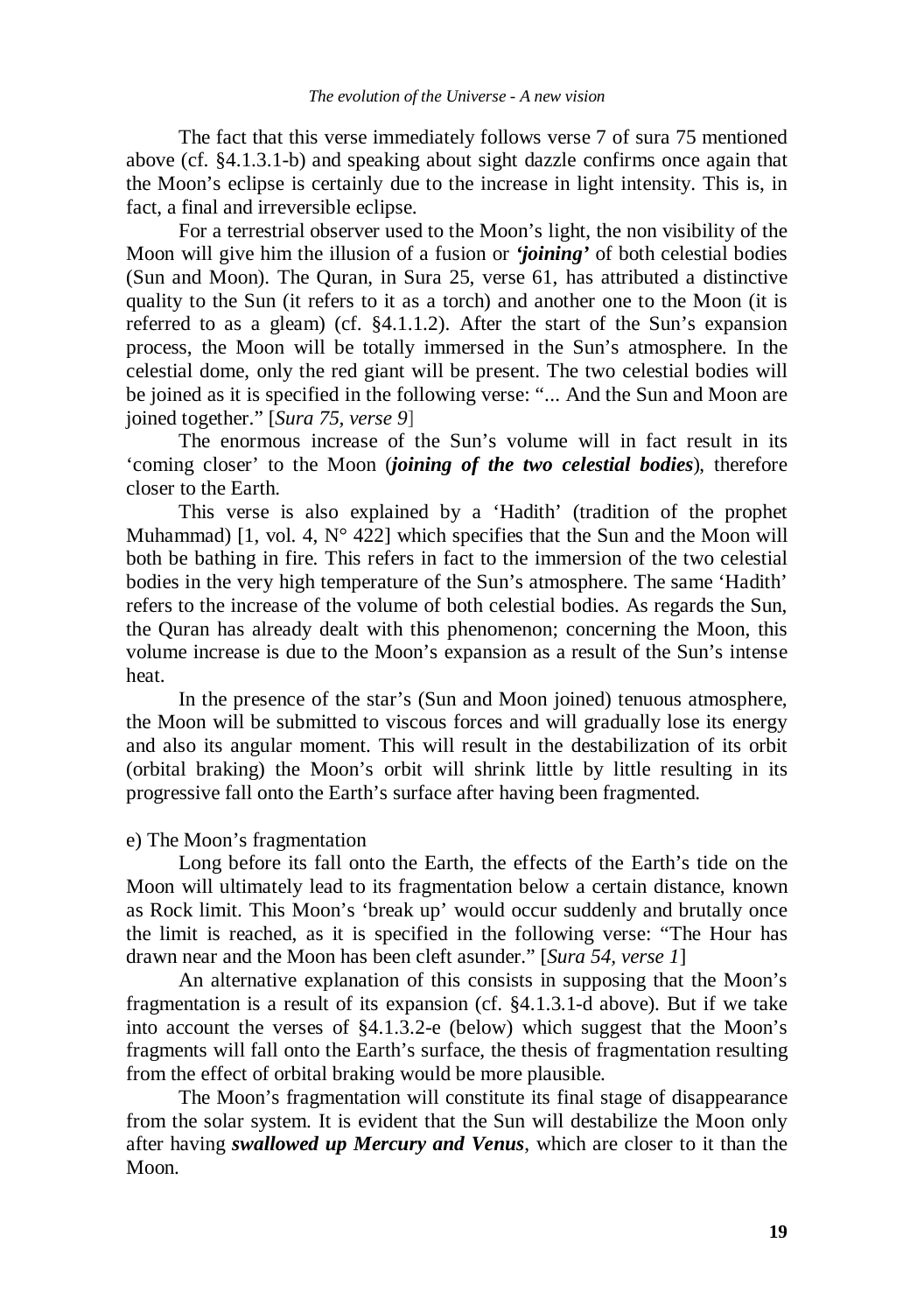f) Modification of the solar system planets orbits

The Quran specifies that there occurs a dispersion in the movement of the solar system planets (modification of orbits), including the Earth (see the end of section §3.1.3.2-b). "...And when the planets will disperse (intatharat)." [*Sura 82, verse 2*]

This is confirmed by the use of the Arabic term 'intatharat', which means an organized dispersion, by opposition to the term 'tanatharat', which means a random dispersion.

4.1.3.2 Concerning the Earth

The phenomena which will affect the Earth as a result of the Sun's progressive expansion are referred to in many Quranic verses. We are going to examine them hereafter.

a) Exodus movement and gathering of wild beasts

Once a certain degree of heating up of the Earth's surface is reached, forest fires will become more and more frequent. Feeling the danger, wild beasts will start general and continuous escapes, which will correspond to great gatherings as it is specified in the following verse. "...And when the wild beasts are herded together." [*Sura 81, verse 5*]

b) Boiling and bursting forth of the seas and oceans

The Quran indicates that the Sun's expansion will result in the warming up of the seas and oceans as it is specified in the verse below: "And when the seas become as blazing fire." [*Sura 81, verse 6*]

The warming up of the seas and oceans will result in their boiling up as it is explained in the following verse: "(I Swear)… By the Canopy Raised High, And by the boiling sea." [*Sura 52, verses 5-6*]

After the boiling up of the seas and oceans, water expansion will follow as it is said in the verse below: "...And when the seas are burst forth." [*Sura 82, verse 3*]

The warming up and expansion of the seas and oceans' waters are certainly indicators of a first stage before their evaporation. According to us, these phenomena will take place at the beginning of the Sun's swelling process and in all cases before the destruction of the Moon by the Sun, because at that moment the Earth's surface would already be totally turned into lava.

It is obvious that the seas and oceans' evaporation will result in a considerable loss of the Earth's mass. But, we should also note that when the Sun turns into a red giant and reaches its maximum volume, it would already have lost a part of its mass. According to Newton's law of gravitation a fraction of mass loss (in relation with the initial mass) greater for the Sun than for the Earth will result in the orbit of the Earth moving off from the Sun's and viceversa.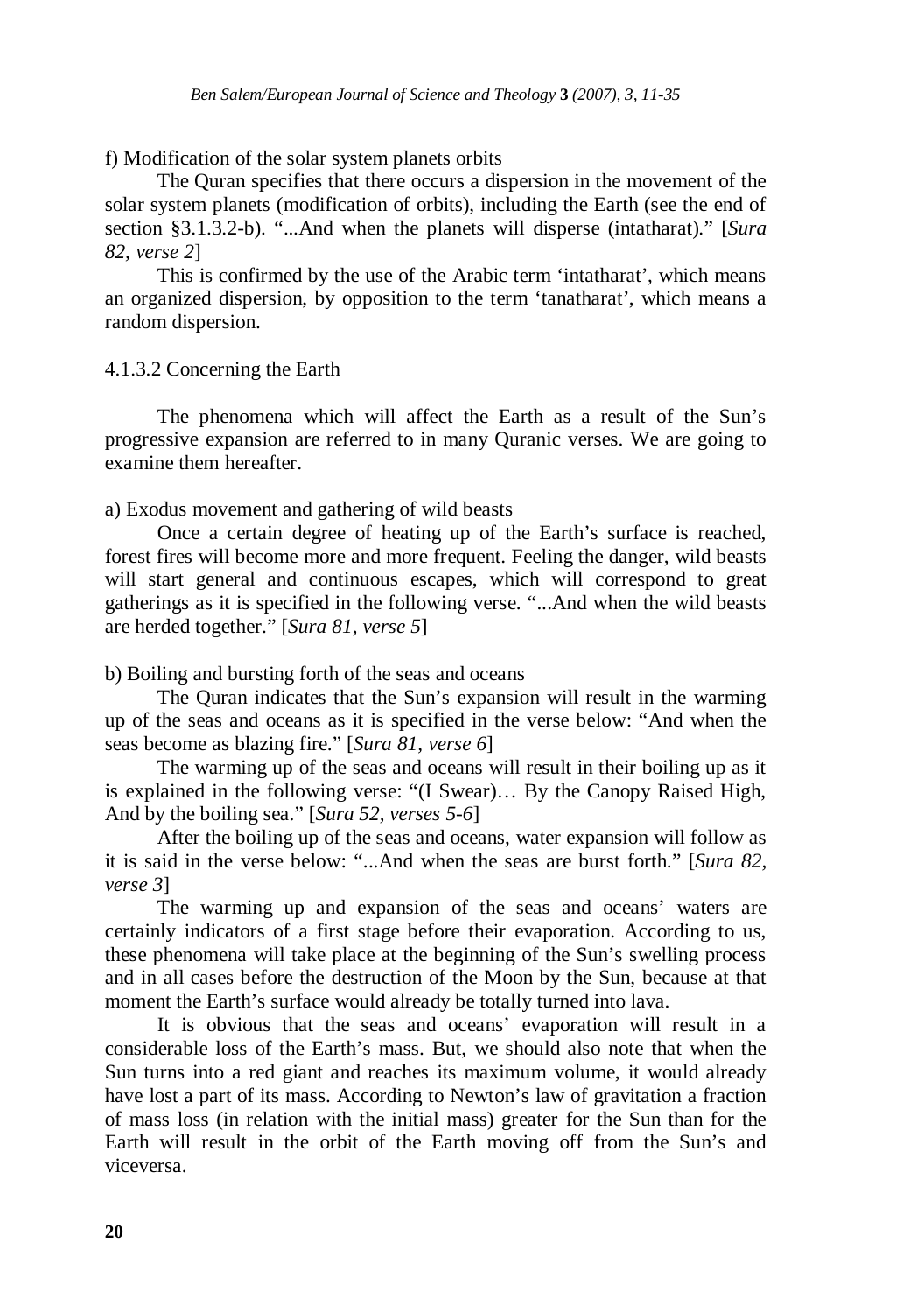#### *The evolution of the Universe - A new vision*

Because the solar atmosphere will consequently be lost in the intergalactic space, the previous conclusion remains a fortiori valid for any (surviving) planet. Thus, the term 'will disperse' (cf. §4.1.3.1-f) should be interpreted as 'will move farther away from the sun'. The changing of orbit for the surviving planets of the solar system, and especially for the Earth, allows us to suggest that modifications in its revolution and rotation will occur leading to a change of the length of the day, the night and the year.

## c) Expansion of the Earth's crust

In the same way, the Earth's overheating will result in its expansion, hence a repulsion and rejection of its content (probably the most volatile elements: atmosphere, water and some trapped elements presently below the crust). "...And when the Earth expands. And has cast forth what is within it." [*Sura 84, verses 3-4*]

The Earth's expansion is not explicitly referred to in the Quran; it is in fact mentioned in the prophet's 'Hadith' quoted in §4.1.3.1-d.

## d) Pulverization of mountains

The fate of mountains, known for their rigidity is explained in the following verse: "...And the mountains will be carded wool." [*Sura 101,verse 5*]

The choice of the expression *'carded wool'* denotes in fact the change of the mountains forming rocks' nature; these initially highly compact and tough rocks will ultimately become, because of the heat, *viscous* and more *voluminous*  (like carded wool). Hence, it is clearly shown that the change in the rocks' state is due to the excessively high temperature prevailing over the Earth after the Sun's expansion.

Another fact corroborating what preceded is referred to in another verse indicating that the mountains will melt like *'crumbling sand dunes'* and will gradually lose height and rigidity: "…And the mountains will be like crumbling sand dunes." [*Sura 73, verse 14*]

The comparison with *crumbling sand dunes* aims to show the progressive loss of height and rigidity of mountains. These two features certainly indicate that the rocks constituting these mountains will be in the process of fusing. This fusion will go on until these mountains are totally flattened as it is indicated in the following verse: "They ask thee concerning the mountains say: 'My Lord will demolish them and He will leave them as plains smooth and level'." [*Sura 20, verses 105-106*]

In other words, mountains will be totally disintegrated under the effect of heat. The same reference to 'disintegration' is found in the following verse: "And the mountains turning into crumbles to end up as sparse particles." [*Sura 56, verse 6*]

Thus, the tough and high mountains will ultimately be frittered away and will look like a mirage as is explained in the following verse: "And the mountains shall vanish, as if they were a mirage." [*Sura 78, verse 20*]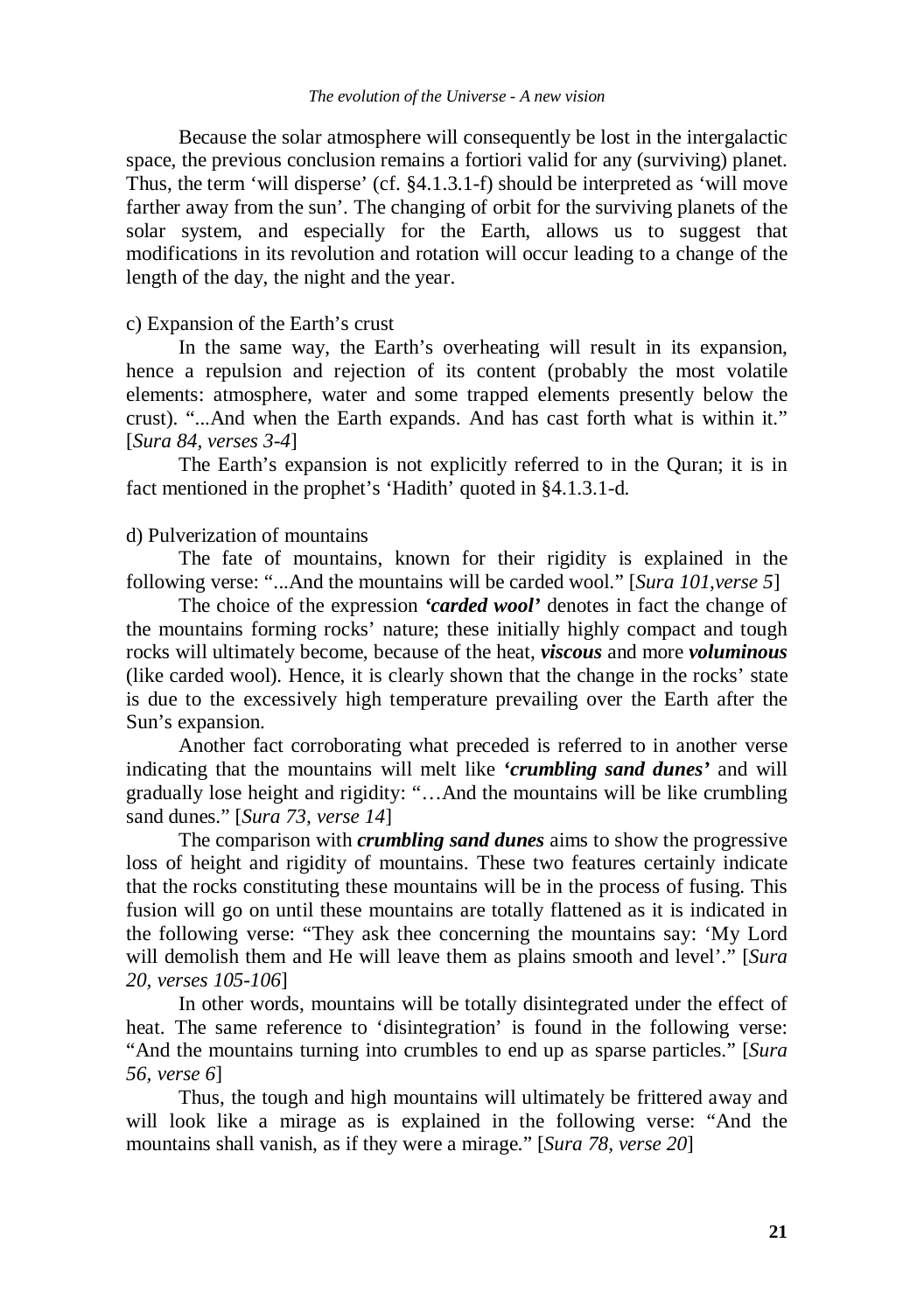From the preceding verses, it can be deduced that the Earth's crust will undergo the same fate, that is, it will fuse.

#### e) Fall of lunar fragments on the Earth

In another verse, it is said that the Earth (the land's surface) and the mountains will be suddenly and fatally hammered (the Quran uses the verb 'dakka' to describe what will happen); this verb means to bombard, to hammer. "And the soil and the mountains are lifted, then violently hammered at one stroke. On that day, shall the (great) Event come to pass." [*Sura 69, verses 13-14*]

The lifting cited above is to be related to the expansion of the Earth's crust (cf. §4.1.3.2-c). The hammering of the land's surface and of the mountains, as a result *of one stroke*, which, according to the Quran is *fatal*, would probably refer to the result of the fall of the biggest (giant) lunar fragment after the Moon's disintegration (cf. §4.1.3.1-e) onto the Earth's surface; this event would have the same destructive effect as the explosion of multiple atomic bombs. This will certainly constitute a remarkable and unique event in the Earth's life cycle: "On that day, shall the great Event come to pass."

The Quran even specifies the occurrence of this violent shaking. In fact, according to verse 14, Sura 73 (already quoted above), the Earth (the soil) and the mountains will quake only after the mountains have become comparable *to crumbling sand dunes*, that is after having lost much height. In other words, the occurrence of the *'great Event'* will follow the crucial phase of mountain disintegration. "The day when the earth (the soil) and the mountains are shaken up, once the mountains have become like crumbling sand dunes." [*Sura 73, verse 14*]

It is to be noted that the Quran stipulates that after the 'great event' (violent shaking of the land's surface), the land surface will undergo successive poundings, which are in fact but the results of the fall of lunar fragment remains. "Nay! when the earth (the soil) undergoes hammering after hammering." [*Sura 89, verse 21*]

e-1) The impacts of the lunar fragments fall on the Earth

Another consequence of the Earth's hammering by the enormous lunar meteorites is the formation of "swirling clouds" in the sky as it explained in the following verse: "The day when the sky is agitated by a swirling cloud." [*Sura 52, verse 9*]

The swirling clouds in the sky will be in fact accompanied by the formation of a real ashy and dusty screen of clouds the thickness of which would probably reach tens of kilometres and which would cover the whole earth. This covering of the *Earth by a great mass of smoke ('clouds')* is referred to in the following verse: "And the day when the sky shall be rent asunder with clouds…" [*Sura 25, verse 25*]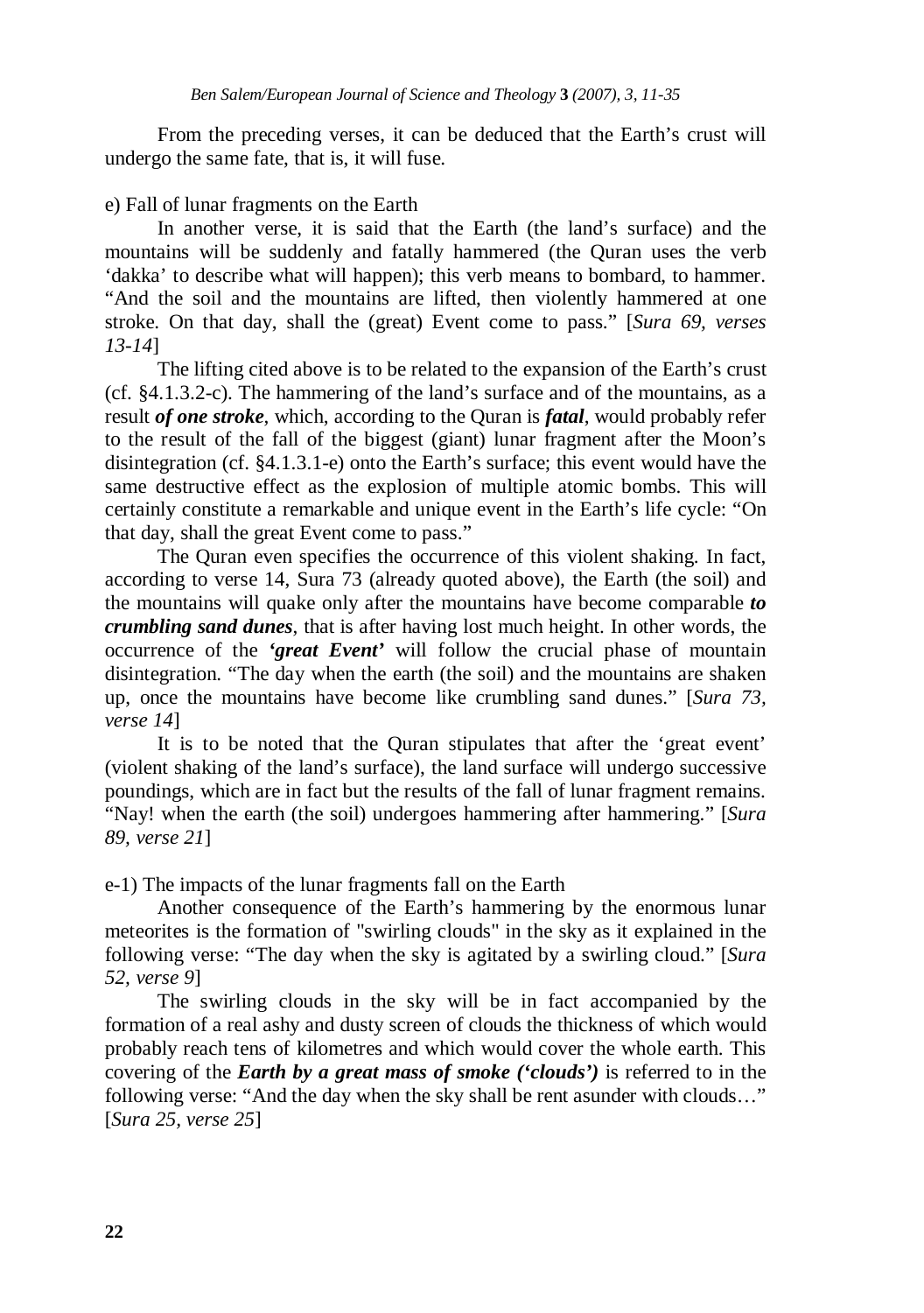The next verse specifies that the smoke in question is not a common one similar to that known by the prophet's contemporaries. This cloud of smoke will certainly occur after very violent impacts resulting from enormous collisions of great rock bodies (meteorites) falling on the Earth. This cloud of smoke will then be *very dense and unique in its kind* (a very particular kind of smoke). "Then wait you for the Day when the sky will bring forth a visible smoke." [*Sura 44 , verse 10*]

## e-2) Other impacts of the fall of lunar fragments on the Earth

Except for the reference in the verses mentioned earlier to the very violent quakes, to the swirling smoke over the sky and to the formation of a giant screen of smoke round the Earth, there is no mention of verses in the Quran relating explicitly to other impacts *of the fall of giant lunar meteorites on the earth (the soil*). It is after examining 'Hadiths' that we have been able to compile other impacts.

f) Slowdown in the speed of the Earth's rotation

We know that the Moon insures the stability of the Earth's movement. The disturbance exerted by the other planets: Venus, Mars, Jupiter and the others, might, in the absence of the Moon, enter in resonance with the movement of the Earth's axis of rotation. The Earth would not leave its present orbit, but its movement might become chaotic and totally unpredictable.

According to us, the friction and the violent impact of giant lunar meteorites with a diameter of some hundreds of kilometres, added to the forces exerted by the tide of the nearby Sun, which once reaching its maximum size, will cause a slowdown in the speed of the Earth's rotation round its axis. This slowing down would result in a longer day. A literal interpretation of the 'Hadith' mentioned above means that a day becoming like a year implies a slowdown and a reduction of the initial rotation speed with a ratio of 1/365. This slowdown will gradually continue until the initial rotation speed is reestablished.

g) Changing of the Earth's rotation direction round its axis:

According to the second 'Hadith', which specifies that: "At the approach of the apocalypse, the sun will rise in the West." [1, Volume 9, Book 93, Number 520]

It may be deduced that the huge collisions of lunar fragments with our planet's surface (cf. §4.1.3.2-e sura 89, verse 21), will first end the rotation of our planet round its axis and will ultimately lead to the inversion of the rotation direction. It is obvious that the resumption of rotation in another direction will be progressive, which explains the gradual return to a stability speed as mentioned in the first 'Hadith'. It is clear that without taking into account the Moon, the inversion in the Earth's rotation direction cannot be explained. The Sun's expansion has but morphological transformations on the Earth (cf. §4.1.3.2), and a changing (enlargement) of its orbit (cf. §4.1.3.1-f).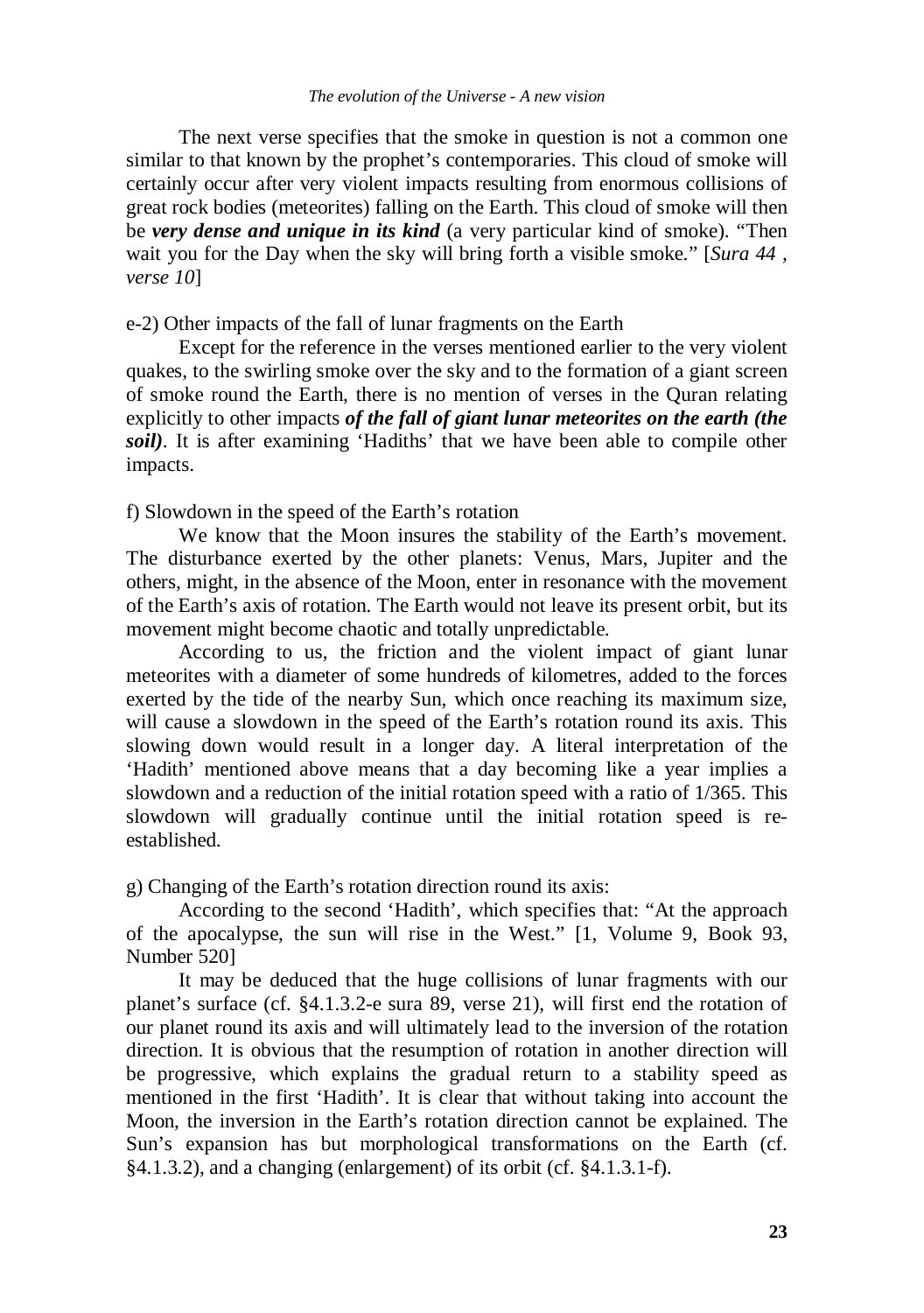As we have just noticed, the Quran verses referring to the consequences of the turning of the Sun into a red giant on the evolution of the Earth's crust and on the other solar system planets, describe a multitude of facts without respecting these events chronology. For example, when the Quran specifies that there will occur an expansion of the Earth's crust (cf. §4.1.3.2-c), and that the mountains will be pulverized (cf. §4.1.3.2-d), it should be understood that these phenomena will take place only after the boiling and evaporation of the seas and oceans (cf. §4.1.3.2-b). They are in fact separated by thousands (or millions) of years.

## *4.1.4. The aftermath of the solar system collapse*

The Quran has clearly dissociated the apocalypse, which is a phenomenon proper to the solar system and the Universe collapse phenomenon (cf. §4.2.4). In fact, the verses that we have just exposed mention only the Sun, the Moon, the Earth and the bodies which turn around the Sun.

The Quran has clearly specified in Sura 82, verse 2 (cf. §4.1.3.1-f), that the planets of the solar system will disperse. *Then only the solar system planets will be affected by the expansion phenomenon of the sun.* The Quran does not mention the stars which are distant from our solar system. The only references to the stars are found in Sura 77, verse 8 and Sura 81, verse 2 (cf. §4.1.3.1-c) and they specify that during the Sun swelling stage, the stars will lose their luster and will become difficult to observe because of the light intensity increase on the Earth.

It is very interesting to note that the Quran has specified that after the apocalypse, the Earth will be transformed into another Earth. Its general aspect will be different from the present one. "The Day when the Earth turns out into another Earth and so will be the heavens." [*Sura 14, verse 48*]

The Earth will undoubtedly undergo great transformations as a result of the Sun's expansion and its closer position from the Earth's surface. But these transformations concern certainly the Earth's crust only. *This may be consolidated by the fact that the Quran says* in Sura 82, verse 2 *"…that the planets will disperse"* (cf. §4.1.3.1-f). In other words, the Earth and its sisters Mars, Jupiter and the others will move farther from the Sun (*change of orbit*) and will continue to turn round the Sun which will progressively use up its energy.

It is also interesting to note that the use of the expression 'transformed into another Earth' in the previous verse does not give further details, which might shock the prophet's contemporaries, who had already accused him of madness and magic because the Quranic revelation ran counter to their beliefs and modes of life.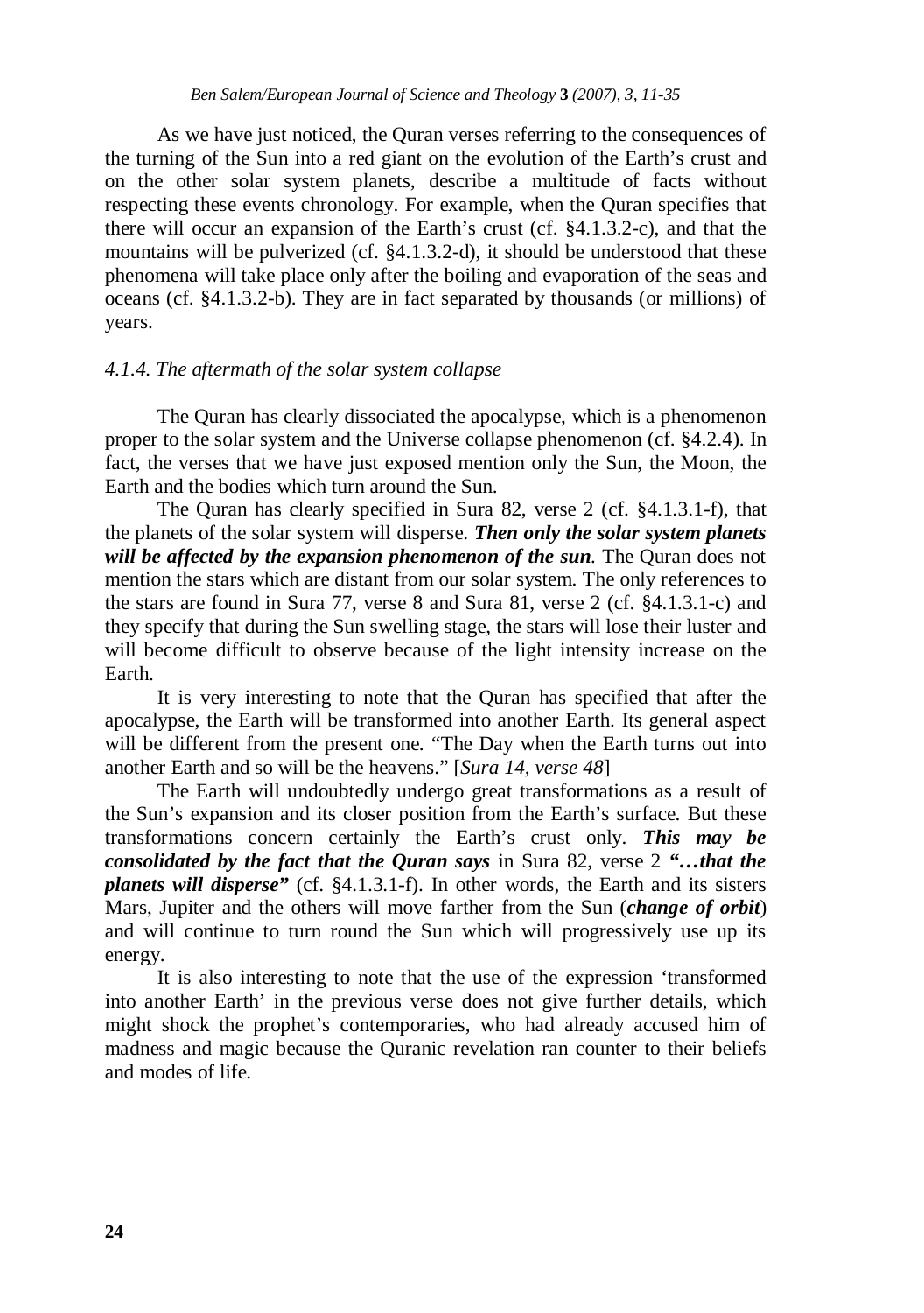*Open question:* Astrophysical calculations show that when the Sun begins to lack hydrogen, it will then start to swell until it becomes a red giant, which will swallow up the two closest planets, Mercury and Venus. The Sun will consequently be at least a hundred times shinier than it is now. After completely using up its hydrogen, the sun will begin to consume its helium, which will be transformed into carbon and oxygen. This sudden change will make it contract quickly to a certain extent, then combustion will again be hampered; the Sun will resume its expansion, at a greater pace than the first time. Once it has used up its helium, the Sun will collapse. It will become a white dwarf, which will shine faintly; then it will die out.

The great luminosity which, will cover the Earth following the Sun's expansion, will start to decrease progressively with the sun's contraction; this will result in the quasi-darkness of the Earth. After the Sun's second expansion, its intense light will, once again, cover the Earth. After mentioning the phenomenon of the Sun's expansion and its consequences (cf. §4.1.3.1 and §4.1.3.2), the Quran announces that *an intense light will cover the Earth* and this will indicate the beginning of the judgment of human beings on the basis of their actions on Earth. The question is whether the light, which will shine intensely all over the Earth, has something to do with what is announced in the following verse? "And the earth will shine with the light of its Lord and the book will be placed; and the Prophets and the witnesses will be brought forward; and it will be judged between them with truth, and they will not be wronged." [*Sura 39, verse 69*]

No answer to this question can be given.

We have mentioned at the beginning of this section (Sura 14, verse 48) *that our planet will not undergo the same fate as the Moon*. The previous verse (Sura 39, verse 69) constitutes a further proof of this assertion.

#### *4.2. Verses relating to the Universe*

#### *4.2.1. Generalities*

4.2.1.1. Time relativity

The Quran explains that time is a relative notion. This notion of relativity can be found in several suras: "... in a period of time (yaum) whereof the measure is a thousand years of your reckoning." [*Sura 22, verse 47*] "... in a period of time (yaum) whereof the measure is fifty thousand years." [*Sura 70, verse 4*]

We think that these figures should not be understood literally. They should be taken as representing symbolic values (cf. §4.2.1.7).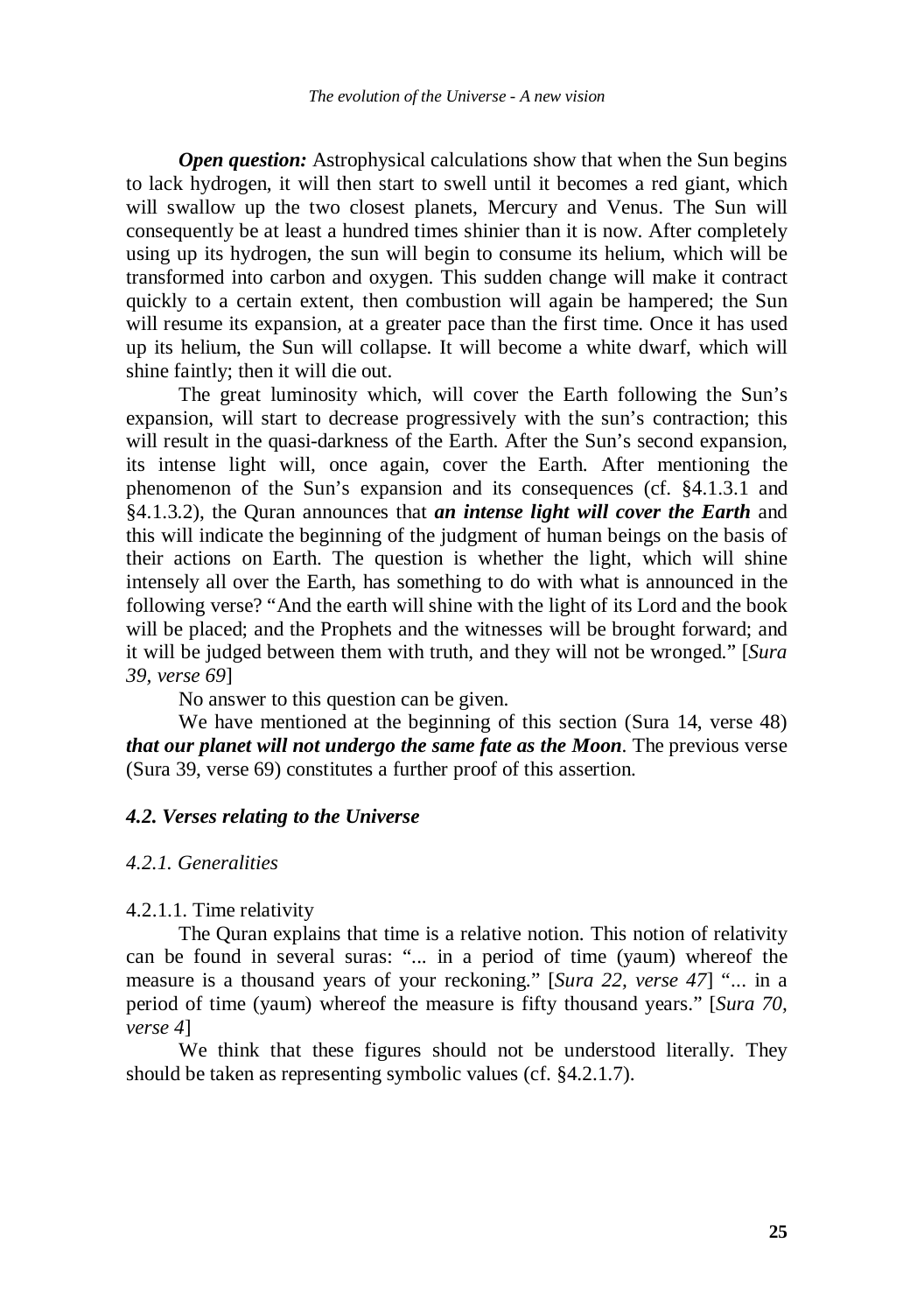## 4.2.1.2. Intrication in the process of creation

"Do not the unbelievers see that the heavens and the earth were joined together, then We clove them asunder..." [*Sura 21, verse 30*]

"Moreover He turned to heaven when it was smoke and said to it and to the Earth: 'come willingly or unwillingly!'. They said: 'we come in willing obedience'." [*Sura 41, verse 11*]

The following remark can be made about the previous verse: In several places, the Quran specifies that *the creation phenomenon is a continuous one*. The creation of the Universe began about 13.8 billion years ago (cf. §4.2.2 Duration of creation), that of the Earth about 4.6 billion years ago. *There is, therefore, a phases intrication of the creation of the heavens and of that of the Earth.* 

It is well understood, then, that the creation of the Earth did not precede that of the Universe and that by God's will it was similar to that of the Universe. On the other hand, it is known that the Earth was formed from fine particles of a gas cloud and from dusts of celestial bodies according to an agglomeration and gathering process. It is to be noted that this very process is at the origin of the formation of galaxies and consequently of the Universe.

A little time after its formation, the still soft and hot Earth probably underwent an intensive and continuous bombarding by metallic meteorites. The following verse specifies that *the presence of iron on the Earth is the result of a 'descending' process.* "…And We sent down iron, a source for great might, as well as many benefits for mankind... " [*Sura 57 , verse 25*]

It is to be noted that the verb *to 'sent down' has been used only for iron* (and not for any other metals referred to in the Quran such as gold, silver, copper etc…). This suggests that the iron origin is extra-terrestrial.

4.2.1.3. Repetition of the creation process in the Universe

The Quran states that the creation phenomenon in the Universe is a continuous process. "It is God Who begins (the process of) creation; Then repeats it." [*Sura 30, verse 11*]

This notion of repetition in the creation process is found in several verses and may be interpreted in two ways: the creation process is a continuous operation in our Universe, because the latter is permanently transformed (stars die and others are born, etc.), and whatever is produced in a point in space would also be produced in another point, in the same way. The second interpretation is the cyclical birth of our Universe or perhaps the creation of other universes (cf. §4.2.4).

4.2.1.4. The position of stars

"Furthermore I swear by the setting of the stars, - And that is indeed a mighty oath if ye but knew - That is indeed a Quran most honourable." [*Sura 56, verses 75-76*]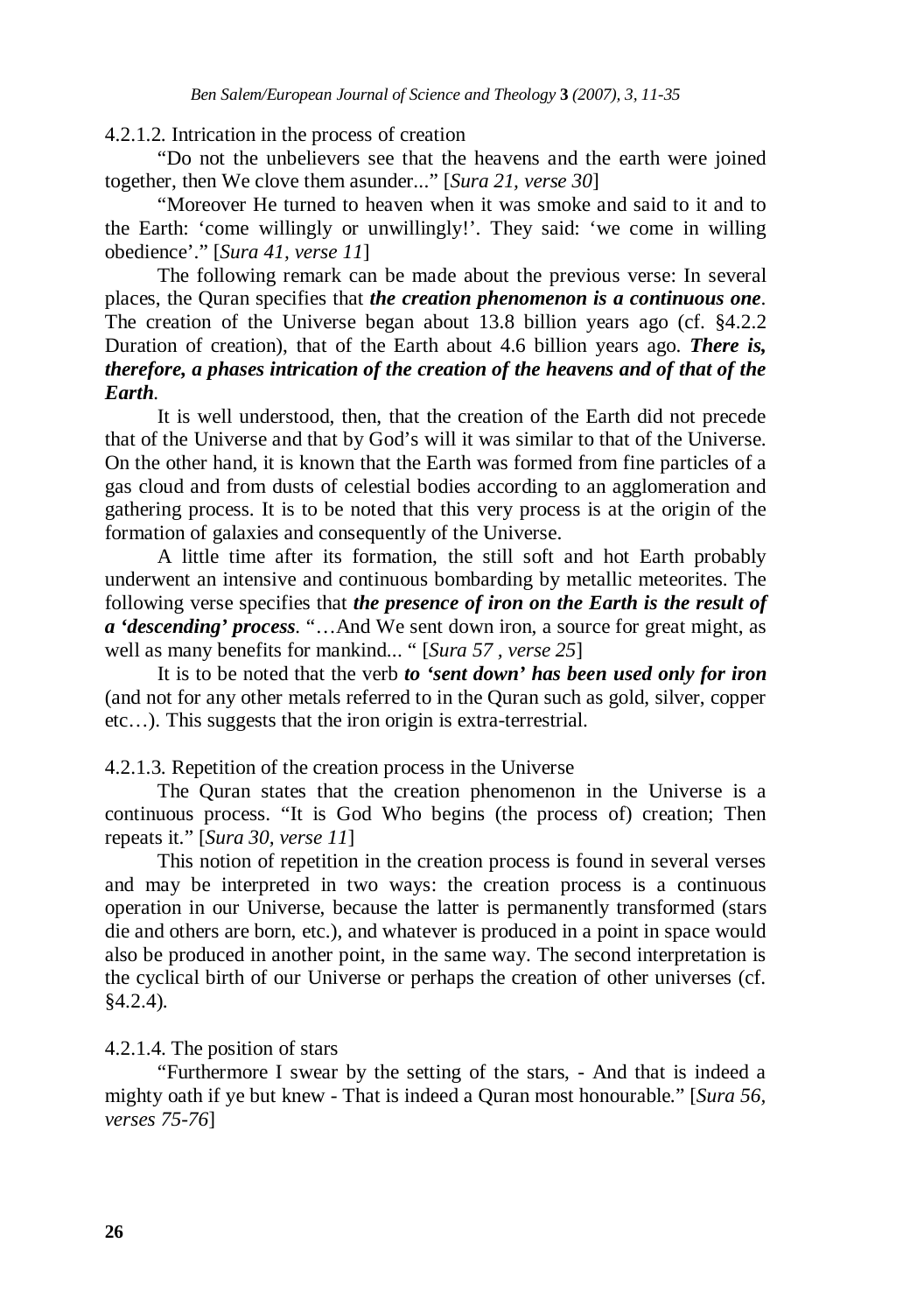This verse reminds us of the Kepler theorem, which states that the movement of each planet of the solar system is an ellipse where the sun occupies one of its foci. The other stars, which are analogous to the Sun, also follow specific orbits; the eventual planets turning around these stars also behave in the same ways as it is the case for the Sun. This verse also includes an allusion to the universal gravitation of Newton, which determines the trajectories of all stars and planets.

A study of the Quranic text has recently been published by a Syrian engineer; it is entitled 'The miracle' [3]. This study is based only on statistical considerations. Thus, the author has examined the symmetry in the use of words and letters, which, in terms of data analysis is called 'the oppositions'.

He has, in this way, demonstrated an important result (which seems to be applicable to the whole Quranic text), namely that for a given verse or sura, the frequency of word or letter use is closely related to the subject which is treated. From the previous verse, he has deduced that the words and letters of the Quran occupy well determined places exactly as it is the case for the position of stars in the Universe. Indeed, God swears by the position of stars that the Quran is God's revelation.

It is clear, here, that during the prophet's epoch, the meaning of this verse could not be understood. It is for this reason that the expression (if ye but knew) was used.

#### 4.2.1.5. Space conquest

The Quran has explicitly invited Man, not only to conquer space but also to explore the depths of the Earth. "O assembly of Jinns and Humans, if you can pass beyond the zones of the heavens and the earth, then pass beyond (them)! Not without a power shall ye be able to pass!" [*Sura 55, verse 33*] (*It is the power of science which is referred to here*).

Always concerning the same subject: "Even if We opened unto them a gate to heaven and they were to continue ascending therein, they would say: 'our sight is confused. Nay, we are people bewitched'." [*Sura 15, verses 14-15*]

In the above-mentioned verse, the use of the word 'bewitched' simply means to be subjugated by the surprise of discovery following a spatial view of the Earth and its surroundings.

In the following verse, there is also reference to the difficulties of breathing when progressively ascending in the heavens. "Those whom God (in His plan) willeth to guide, He openeth their breast to Islam. Those whom He willeth to leave straying, He maketh their breast close and constricted, as if they had to climb up to the skies..." [*Sura 6, verse 125*]

# 4.2.1.6. Existence of extra-terrestrial life

Many Astronomy researchers assert that the existence of an extraterrestrial life is highly probable because of the very big number of galaxies in the universe consisting of huge clusters of stars and planets which turn around them. In the following verse, the Quran refers not only to the existence of other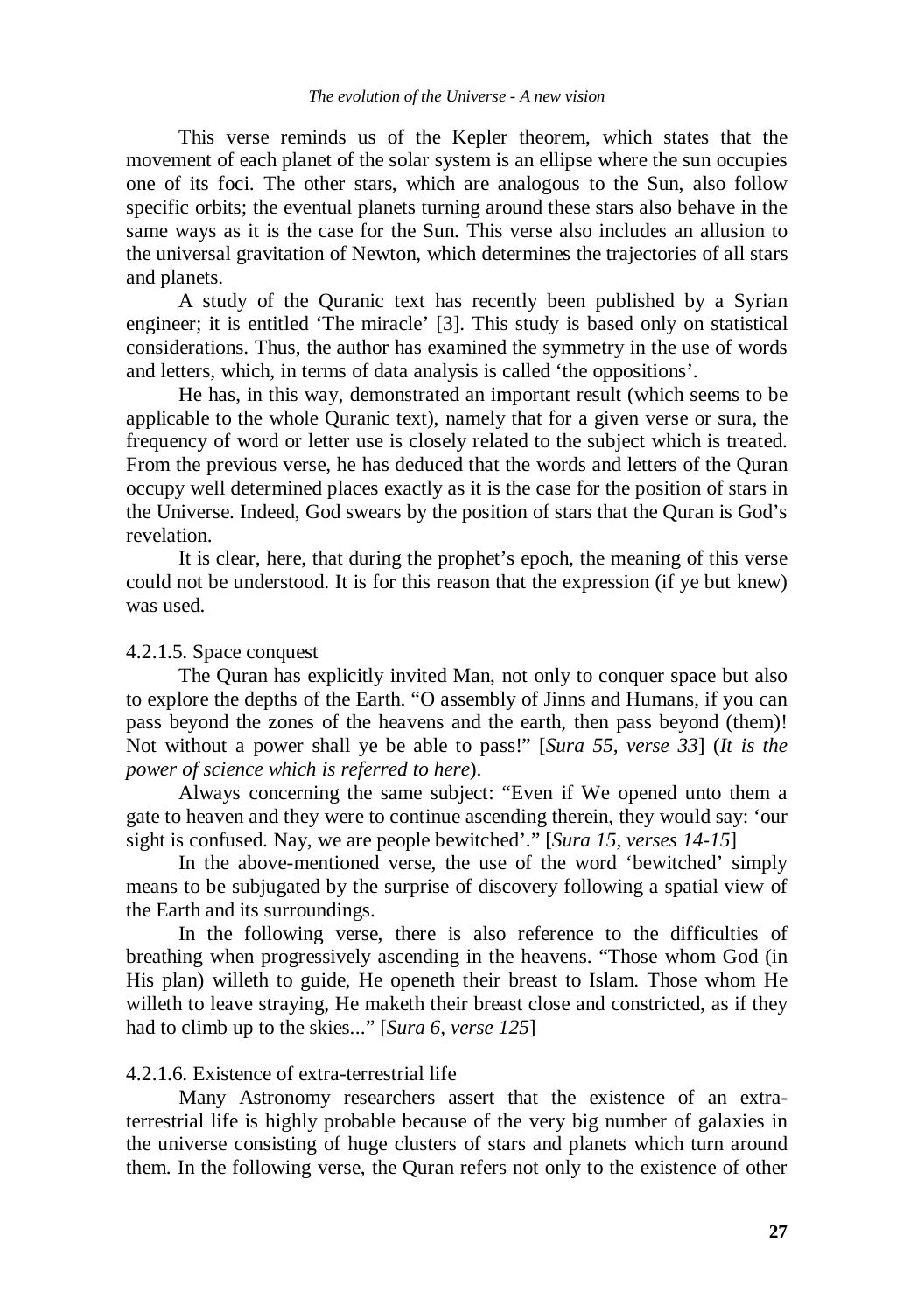extra-terrestrial creatures, but also to a possible encounter with the inhabitants of the Earth (probably indirectly by exchanging messages or by means of space travel). At the present state of our technological progress, this verse should be regarded as a prediction. "And among His Signs is the creation of the heavens and the Earth, and the living creatures that He has scattered through them: and He has power to gather them together when He wills." [*Sura 42, verse 29*]

The reference to an extra-terrestrial life is also found in the four following verses where the first one indicates that every thing in the heaven or on the Earth praises God, whereas the second one specifies that the living creatures of heaven and those on Earth belong to God and that angels obey Him willingly.

The third and fourth verses explain the bewilderment of humans and of the heaven's inhabitants when God decides to end life on Earth. "Whatever is in the heavens and on earth, let it declare the praises and glory of God: for He is the Exalted in might, the Wise." [*Sura 61, verse 1*] "To Him belong all (creatures) in the heavens and on Earth: even those who are in His (very) presence are not too proud to serve Him, nor are they (ever) weary (of His service)." [*Sura 21, verse 19*] "The trumpet will (just) be sounded, when all that are in the heavens and on earth will swoon, except such as it will please God (to exempt). Then will a second one be sounded, when, behold, they will be standing and looking on!" [*Sura 39, verse 68*] "And the day that the trumpet will be sounded, then will be smitten with terror those who are in the heavens, and those who are on Earth, except such as God will please (to exempt): and all shall come to His (presence) as beings conscious of their lowliness." [*Sura 27, verse 87*]

From what preceded, it is clear that creatures are classified into three different groups:

- those *who are on Earth*,
- those *who are in heaven* (they are creatures who walk as it is mentioned above in Sura 42, verse 29),
- those *who are in His (very) presence* (they are angels as it is explained in many suras).

## 4.2.1.7. Existence of planets like the Earth

It is important, too, to mention that the Quran explicitly refers to the existence of numerous planets like ours in the universe as it is mentioned in the following verse: "God is the One Who created seven heavens and of the earth a similar number. The command descends among them so that you know that God has power over all things and comprehends all things in His knowledge." [*Sura 65, verse 12*]

The number of heavens and planets is designated by the digit 7. The choice of this digit as a symbol originates from its particular status since it is the smallest prime number after 1, 3 and 5 which are more ordinary ones. All commentators agree that the digit 7 and its multiples designate plurality. This is explained in the Quran itself as indicated in the verses below: "Whether thou ask for their forgiveness, or not, (their sin is unforgivable): if you ask seventy times for their forgiveness, God will not forgive them: because they have rejected God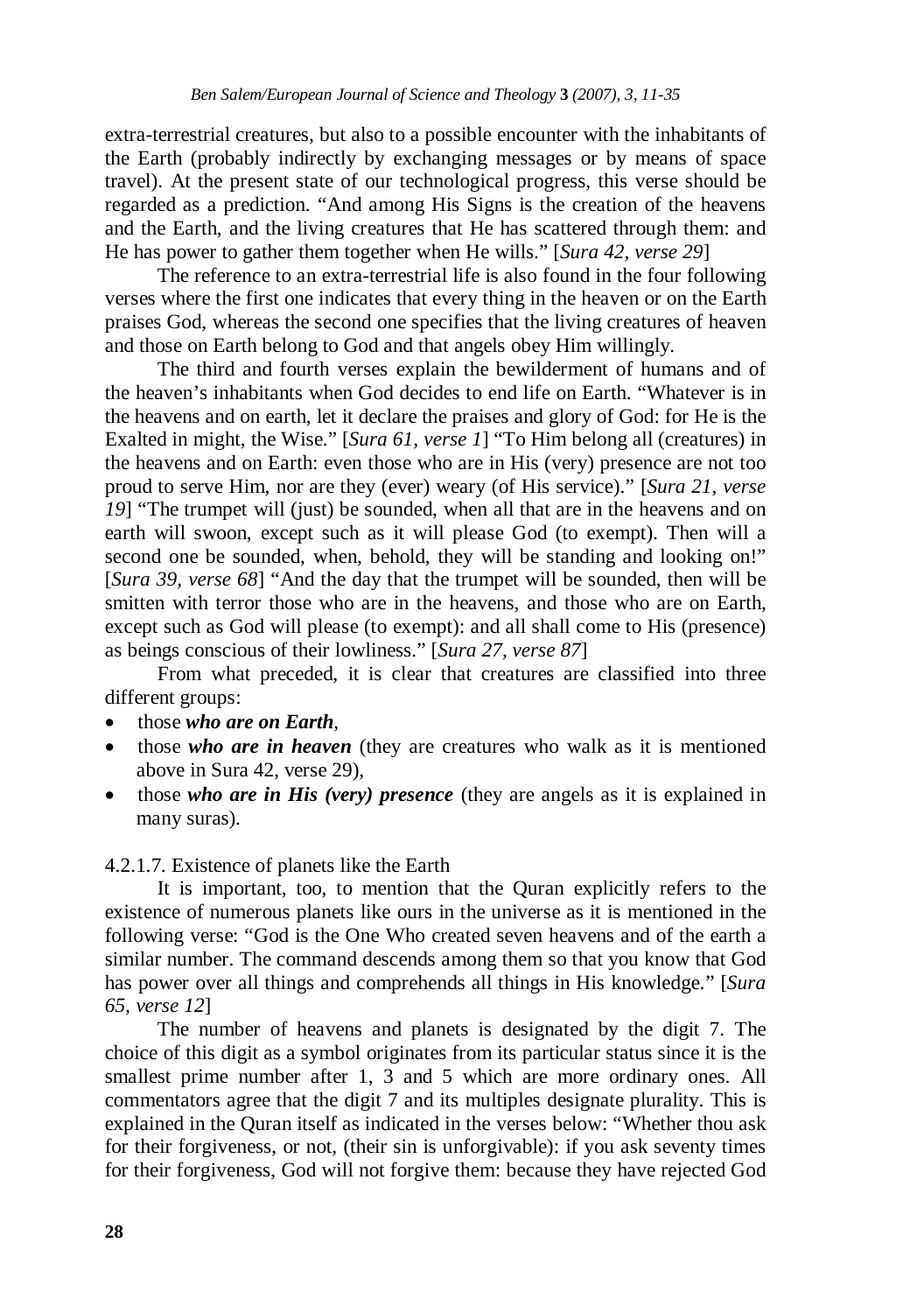and His Apostle: and God guideth not those who are perversely rebellious." [*Sura 9, verse 80*] "The parable of those who spend their substance in the way of God is that of a grain of corn: it groweth seven ears, and each ear hath a hundred grains. God giveth manifold increase to whom He pleaseth: And God careth for all and He knoweth all things." [*Sura 2, verse 261*]

# *4.2.2. Duration of creation*

There remains an important remark to complete this study; it concerns the duration of creation. Indeed, the Quran announces, in the following verse, that the Universe, including the galaxies matter, was created in six days (yawm) and yet God did not experience any weariness. This seems to be a reply to the Biblical thesis which says that after completing His creation in six days, God took a rest on the seventh day. "We created the heavens, the Earth and what is between them in six days (periods), and no weariness touched Us." [*Sura 50, verse 38*]

The same meaning is found in the following verse which clearly states that *there are three groups* of things created; they are:

- those *which are found in heavens*;
- those *which are found on Earth*;
- those *which are found between the heavens and the Earth*.

"God is He Who has created the heavens and the earth, and all that is between them in six days (periods)..." [*Sura 32, verse 4*]

It should be noted, in addition, that the expression "what is between the heavens and the Earth" is also found in at least eight other suras.

However, the word 'day' should not be understood as the period included between two successive sun rises, because the 'day' was only defined after the creation of the Earth. This remark was made by Maurice Bucaille in his book 'The Bible, the Quran and Science' [4].

This can also be understood from the verses seen in §4.2.1.1. (Time relativity).

It is evident that if we consider the Universe as being what it is, in permanent evolution, the duration of its creation will coincide with its age (cf. §4.2.1.3.). I think that it will be possible, then, to explain the creation of the Earth in two days (two periods) as indicated in the following verse: "Say: 'Do you disbelieve Him Who created the earth in two periods? Do you ascribe equals to Him. He is the Lord of the Worlds'." [*Sura 41, verse 9*]

#### 4.2.2.1. Duration of Earth's life

As it is known, the present age of the Earth is approximately equal to 4.6 billion years (4.65 billion years). *A period will then be equal to 2.3 billion years*. Always on the basis of the 'period creation' notion, it will be possible, I think, to deduce the duration of Earth's life from the following verse: "He set in the (Earth) mountains standing firm. He blessed it. He measured therein its sustenance in four periods, in due proportion..." [*Sura 41, verse 10*]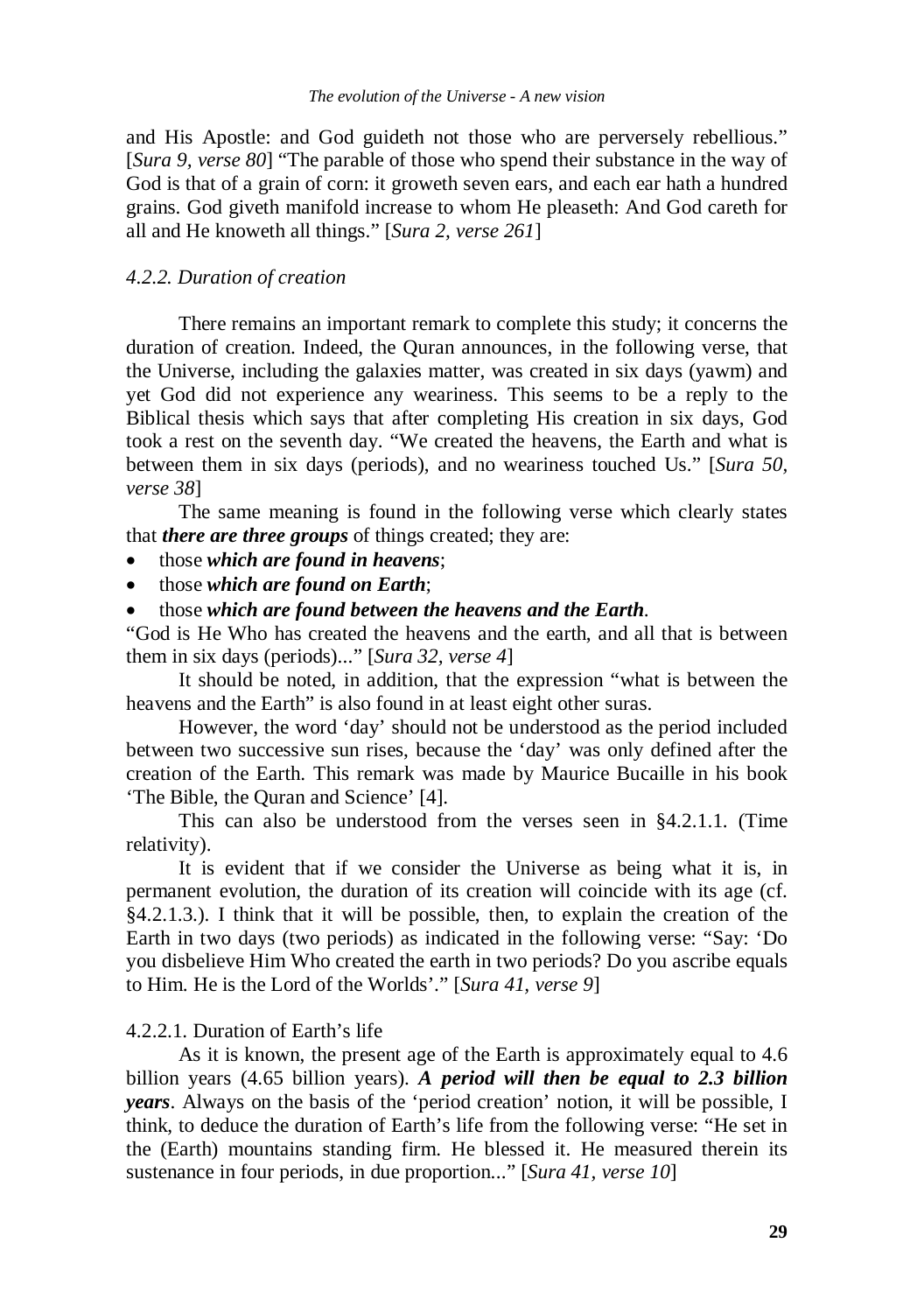From the expression "He measured therein its sustenance in four periods, in due proportion…" we understand that these periods correspond well to the productivity of the Earth *and consequently to its life's span, which will be equal, on the basis of what preceded to four periods of 2.3 billion years, that is 9.2 billion years.* 

*The death of the Sun may be deduced from the preceding verses and will coincide with that of the Earth.* In fact, the duration of the Earth's life is linked to the Sun's expansion (cf. §4.1.3. Future of the solar system).

# 4.2.2.2. Age of the Universe

From the preceding verses, the ratio between the age of the Earth and that of the Universe may be deduced without reference *to the notion of 'day'***,** which *is very relative in the Quranic text***.** We thus have:

 $(\textit{age of Earth})/(\textit{age of the Universe}) = 2/6 = 1/3$  (1) This rule will be very useful for the estimation of the Universe's age.

As we said earlier, if we estimate the age of the Earth as being 4.6 billion years, *a period will be equal to 2.3 billion years. Hence, the age of the Universe would be equal to 13.8 billion years.* 

*It is to be noted that a new method of dating the age of the Universe, based on recent observations carried out by H. Richter et al. From the University of British Columbia (Canada) by means of the Hubble telescope did confirm the approximate figure 13-14 billion years* **(13.7 billion years)** [5].

It is interesting to note that the ratio  $(I)$  which we have deduced from the Quranic verses *was quite accurate at the epoch of the Quran revelation***.** 

 The exact scientific ratio of the age of Earth (4.65 billion years) and the Universe (13.7 billion years) 0.339 is close to 1/3. Let's see when this ratio will become say  $0.340$  (i.e.  $0.339 + 0.001$ ). After the passage of x periods the ratio (1) becomes:

$$
(2+x)/(6+x) \tag{2}
$$

If we compare this ratio to  $1/3$  (at 0.001), we obtain:

$$
[(2+x)/(6+x)] - 1/3 = 0.001
$$
 (3)

which implies a value of x around 21 million years, which is negligible compared with the present age of the Universe but very long in the *historical* time scale so that practically this ratio may be assumed as fixed for us and *equal to 1/3*.

It is pertinent to note here that the verb created used in verse 4, Sura 32 is an attempt to translate the Arabic verb 'Khalaqa' (accomplished past), which may mean, and especially in the language of the Quran, an action which began in the past but which still continues. According to the Quranic text, the creation and transformation operation has no end.

*Moreover, in the Quran, we often encounter descriptions of future phenomena and use of verbs in the accomplished past. This is, in fact, a special style destined to express with certainty the occurrence of cited events.*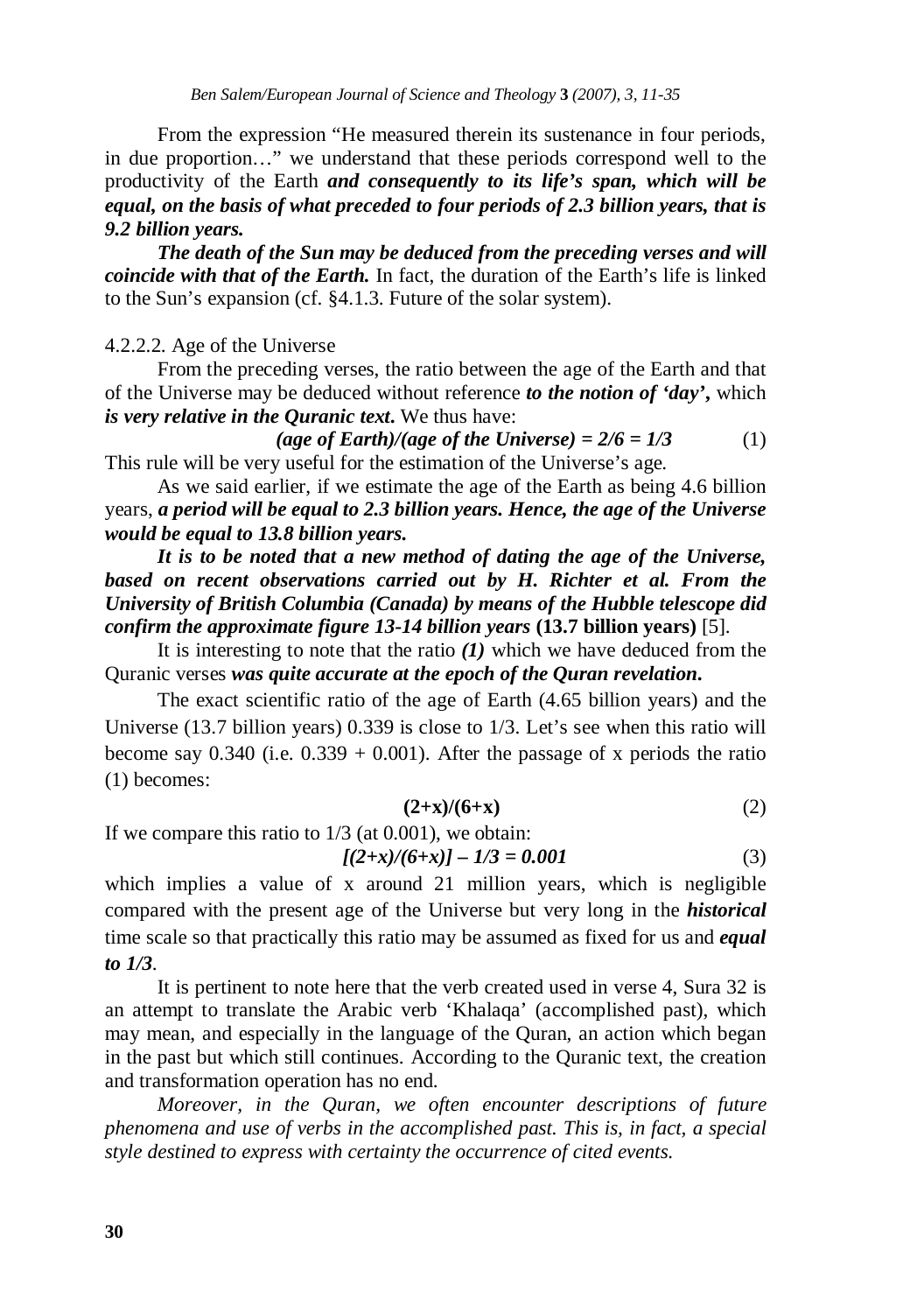#### *4.2.3. Evolution of the Universe*

### 4.2.3.1. Formation and expansion of the Universe

In the following verses, the Quran says that the Universe was created from a gaseous mass with fine particles (first verse) the elements of which were initially soldered to form one unit which will later be divided (second verse). Expansion started after the build up operation and it continues until now (third verse)(the present is used for the verb expand and *the word 'heaven' designates all that is exterior to Earth*). "Moreover He turned to heaven when it was smoke and said to it and to the Earth: 'come willingly or unwillingly!'. They said: 'we come in willing obedience'." [*Sura 41, verse 11*] "Do not the unbelievers see that the heavens and the Earth were joined together, then We clove them asunder and We got every living thing out of the water. Will they not then believe?" [*Sura 21, verse 30*] "The heaven, We have built it with power, Verily We are expanding it." [*Sura 51, verse 47*]

It is clear that the Quran thesis concerning the creation (first verse) evidently contradicts the classical Big Bang theory according to which the Universe would have been first concentrated at a very hot and dense but infinitely small point.

In what follows, we mean by 'Big Bang' the instant of beginning of the Universe formation according to the Quran view point and not according the "primitive atom' theory**.** 

It is to be noted that some modern exegetes have suggested the existence of several universes. They have referred to the following Quranic verse: "Praise be to God, The Cherisher and Sustainer of the worlds (alamin)." [*Sura 1, verse 1*] Because in Arabic the word 'alamin', plural of 'alam' means either world or universe. This meaning of multiple universes was already encountered in §4.2.1.3.

## 4.2.3.2. General structure of the Universe

In the same way, and taking into account the same considerations of period notion, we can understand from the following verse: "Then He ordained them seven heavens in two periods, and He assigned to each heaven its mandate by Revelation." [*Sura 41, verse 12*] *that the global structure of the Universe has not changed much after the passage of two periods starting from the beginning of the Universe creation (4.6 billion years).* This can be clearly understood from the expression "*He assigned to each heaven its mandate"*. Consequently, the major changes in the evolution of the Universe occurred before the latter reaching 4.6 billion years. *During these 4.6 billion years, the galaxies were certainly more numerous and more active than today and were prey to continuous collisions, agglomerations, etc. This is the crucial period of the history of the Universe according to the Quranic text.* In fact, what we called stabilization of the general structure of the Universe is a decrease in the evolution activity of the galaxies and therefore does not constitute a contradiction with the continuous evolution that we mentioned in §4.2.1.3.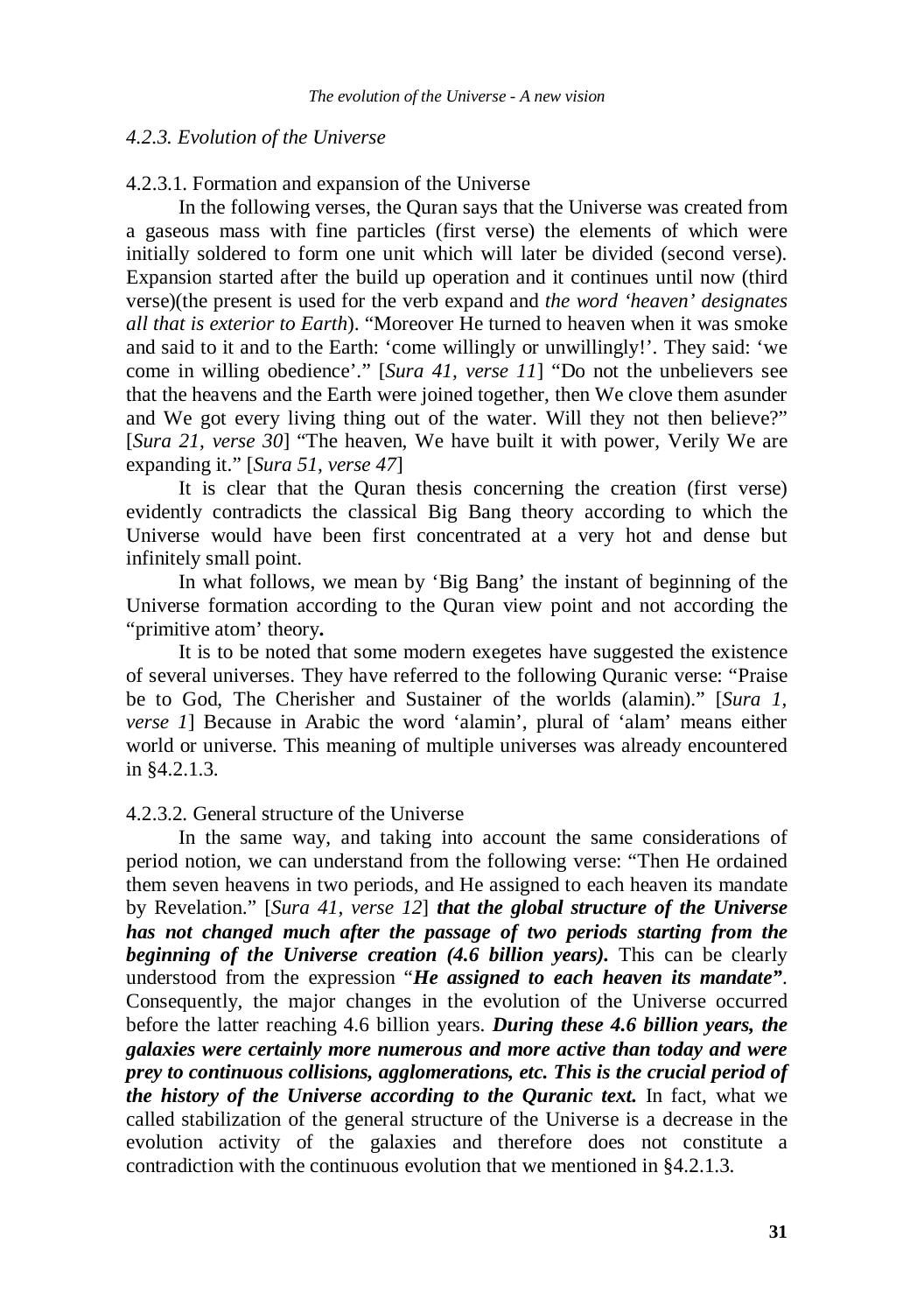It is interesting to note that so far, many astronomers think that the main transformations which affected our Universe occurred during the 300 000 years following the Big bang and that later on the general structure of the Universe has not changed much [6]. Sura 41, verse 12 does not support this idea.

## *4.2.4. Collapse of the Universe*

It is interesting to note that, so far, the present Astronomy research has not permitted to know with certainty whether our Universe is closed or open, since the expansion parameters of the Universe are not well determined; however, the most recent data seem to plead for an open universe. *The Quran specifies that after expansion there will be a collapse, then a rebirth in exactly the same way as at the beginning (therefore a new Big-bang).* "The day when We will fold the heaven as letters to the roll! Even as We have produced the first creation, thus so We shall produce a new one: a promise We have undertaken: truly shall We fulfill it." [*Sura 21, verse 104*]

It should be born in mind, here, that ancient Arabs wrote letters on a papyrus or leather sheet which was then rolled. Thus we can make the following comparison: *the Universe began asone mass (comparable to a roll of papyrus); expansion is comparable to the un-rolling of this papyrus and the collapse of the universe will take place as if it were an open papyrus which would resume its initial shape (a roll) due to its torsion constant. After this 'folding' action there will be a repetition of the creation process.* 

The same meaning of *cyclic* re-birth is also found in the following verse (cf. §4.2.1.3.). "It is God Who begins (the process of) creation; Then repeats it." [*Sura 30, verse 11*]

The idea of cycle, which implies returning to the beginning may be understood from the expression *"Even as We have produced the first creation"***.**  This expression may also mean the repetition of the creation of other universes *"…thus so We shall produce a new one: a promise We have undertaken…"* But even if an infinity of other universes exists, ours is unique: it is the one we inhabit and we will never know others. If this interpretation of the creation of other universes proves to be accurate, *then a multitude of universes, similar to soap balls in systolic movement (contraction and expansion) with no contact between them, would exist.* 

The Quran states that the beginning of the universe collapse will start on the resurrection day. In §4.1.4 (cf. open question) we spoke about the existence of a possible relation between the beginning of resurrection and the second expansion of the Sun, which will thus lead to the complete end of the solar system. *If our suggested interpretation proves accurate, then the beginning of the Universe collapse (big crunches) will coincide at the latest with the end of the solar system which will take place 4.6 billion years from now, that is 18.4 billion years after the big bang*, as implied in the following verse: "They made not a just estimate of God such as due to Him. And on the day of Resurrection the whole of the Earth will be under His will and the heavens will be rolled up...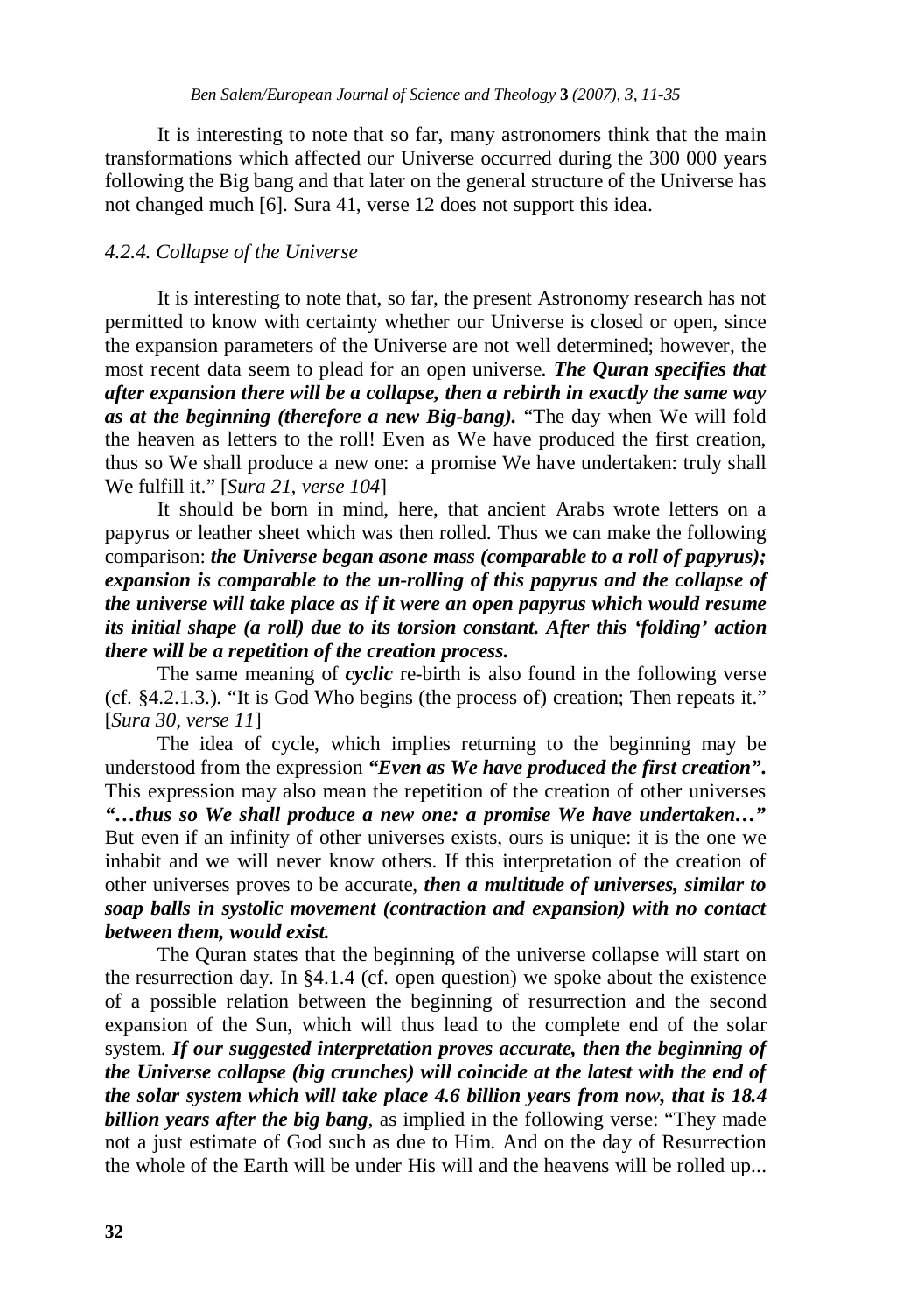Glorified be He, and High be He above all that they associate as partners with Him!" [*Sura 39, verse 67*]

Here is another point of view concerning verse 104, Sura 21, which we have already quoted: "The most recent analyses show that the Universe is condemned to a continuous expansion. The mass of Universe is not sufficient. Moreover, it is now advanced that the cosmological constant imagined by Einstein is not nil. There would exist, therefore, a force of repulsion at a great scale associated to the 'void energy'. This energy would originate from tiny void quantum fluctuations, where matter and anti-matter separate before being annihilated in most cases. However, in this process, slightly more important fluctuations might be maintained and grow. But, immediately, the dimensions of this object detach themselves from the space-time dimensions of our own Universe. This would give rise to the beginning of a new universe. An infinite number of universes might thus be born permanently, but without possibility of communication with ours (detached universes).

Though the concept is different, it may well be interpreted according to the Sura. In fact, the string theory, which predicts these void fluctuations, indicates that these objects are subtended by our usual space-time dimensions in addition to the new dimensions, which are those that will separate if a new universe 'diverges' and develops. But the ordinary dimensions span a quasiinfinite space and so have no measurable curve (plane or very low-curve geometry). However, the new dimensions originating from the previous ones have quantum dimensions and are consequently curved over radii approximately the size of an atom. In this way, the image of 'roll' and rolling reflect well enough this concept, as origin of the creation of a new universe. It is to be noted that this is the best theory at present, but like everything in cosmology, the idea still remains a speculation. It must be proven by observations. The verse, after all, does not really suggest the idea of a collapse. Simply, what has been done to create our Universe would be continuously and infinitely repeated everywhere in our own Universe.

*We should mention, here, that according to a recent study presented by P. Steinhardt (Princeton University) and N. Turok (Cambridge University), the Universe would experience an endless succession of 'big-bangs' and 'big crunches', separated by expansion and contraction periods. It is curious to note that the authors developed in their theory the representation of the universe by two parallel sheets of paper (cf. Sura 21, verse 104) which meet and bounce [7].* 

*Thus, according to the verses concerning the creation and the evolution of the Universe, the following chronology may be established:* 

- beginning of the creation of the Universe 13.8 billion years ago (the Bigbang);
- beginning of the Universe expansion which still continues according to Sura 51, verse 47;
- stabilization *of the general structure* of the Universe after the passage of two periods (that is 4.6 billion years) (cf. §4.2.3.2. Sura 41, verse 12);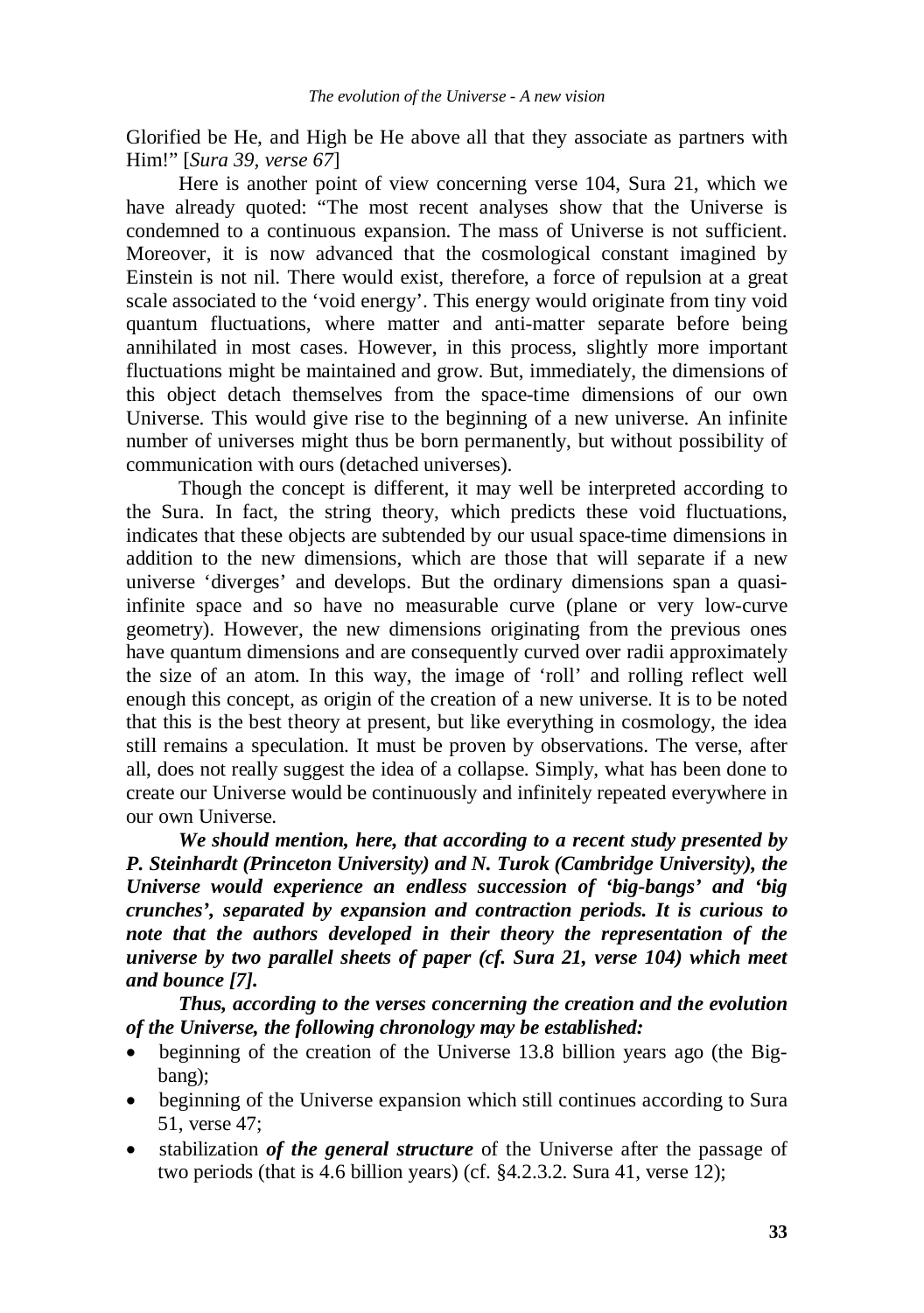- beginning of the creation of the Earth after the passage of two more periods, that is 9.2 billion years after the start of expansion;
- the duration of the Earth's life is 9.2 billion years. Its end is linked to that of the solar system (according to Sura 81, verse 1 and Sura 41, verse 10) which would occur towards 18.4 billion years after the Big-bang.

*The above figures may be summed up in the following scheme (the unit is billion of years):*



Figure 1. A representation of a cycle of the Universe.

#### *4.2.5. The post-collapse phase of the Universe*

Let us reexamine the verse of §4.1.4 "On the Day when the Earth turns out into another Earth and so will be the heavens." [*Sura 14, verse 48*] It is clearly understood, from this verse, that after the collapse of the Universe, the latter will be transformed in the same way as the Earth. Hence, after the re-birth of the Universe, *its evolution will not be the same as that we know today*.

It is also interesting to note that the expression *'and so will be the heavens'* in the previous verse reconfirms the collapse of the Universe (cf. §4.2.4. Sura 21, verse 104) which will have an end in the same way as the solar system, but with a different chronology.

# **5. Conclusions**

As a conclusion to this paper, one wonders whether the Quran was written by a human being who had lived through a period of obscurantism or whether it is really a divine revelation. If the Quran was a pure invention of a highly intelligent person, why would this person take the risk to put forward scientific theses which would prove false afterwards?